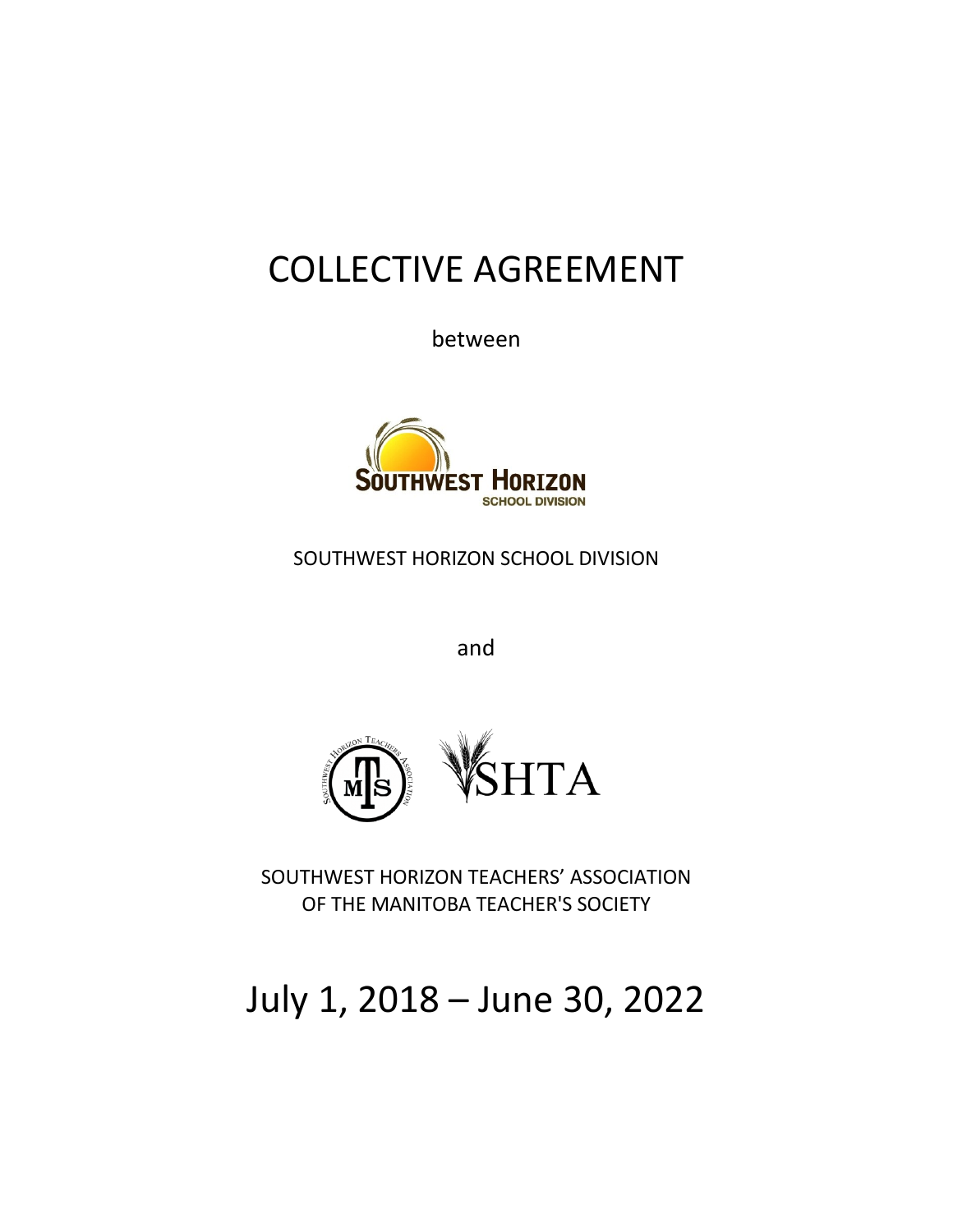# **Table of Contents**

Collective Agreement between Southwest Horizon School Division and Southwest Horizon Teachers' Association July 1, 2018 to June 30, 2022 - Page - 2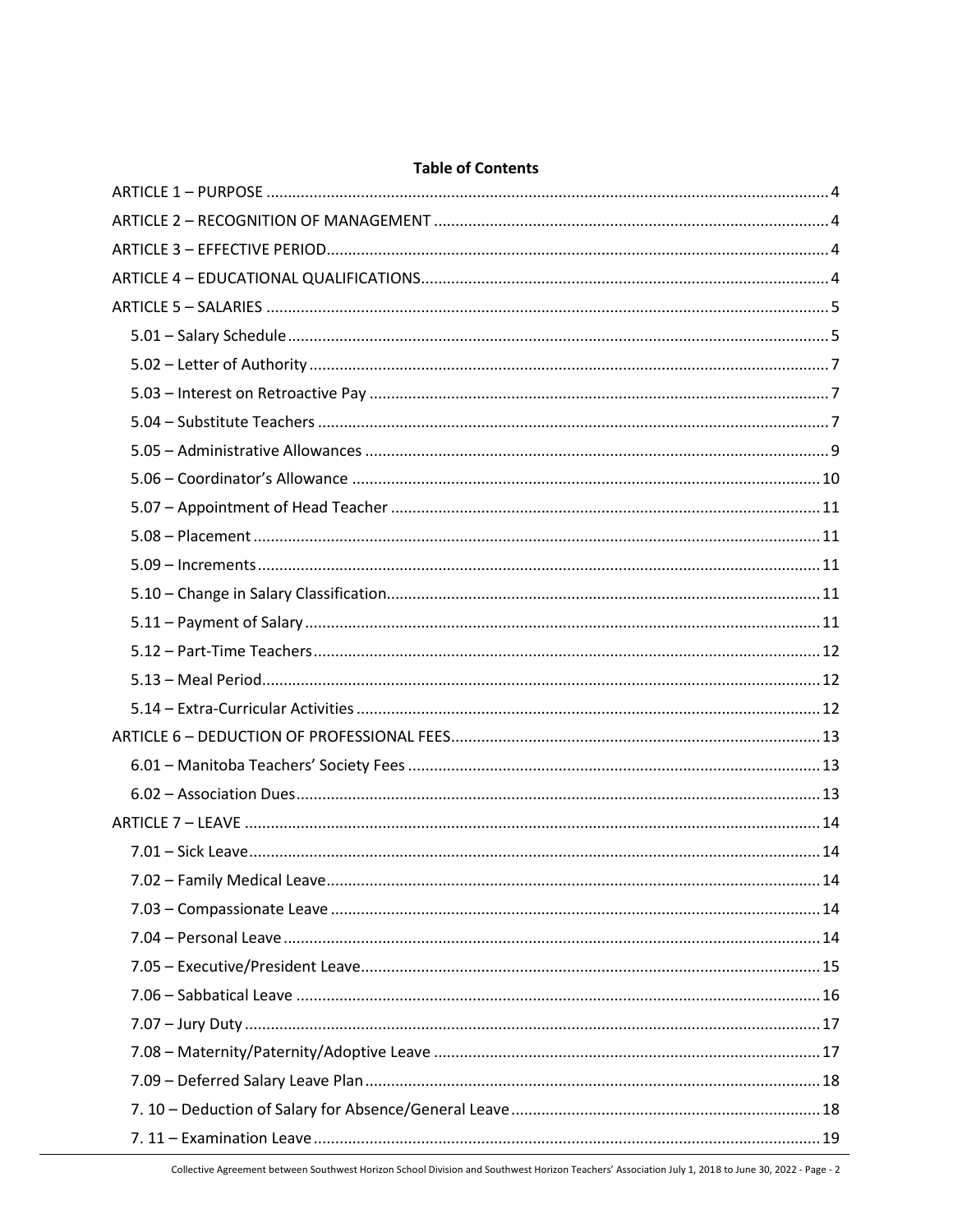| 8.04 – Manitoba Public School Employees Dental And Extended Health Benefits Plan  21 |  |
|--------------------------------------------------------------------------------------|--|
|                                                                                      |  |
|                                                                                      |  |
|                                                                                      |  |
|                                                                                      |  |
|                                                                                      |  |
|                                                                                      |  |
|                                                                                      |  |
|                                                                                      |  |
|                                                                                      |  |
|                                                                                      |  |
|                                                                                      |  |
|                                                                                      |  |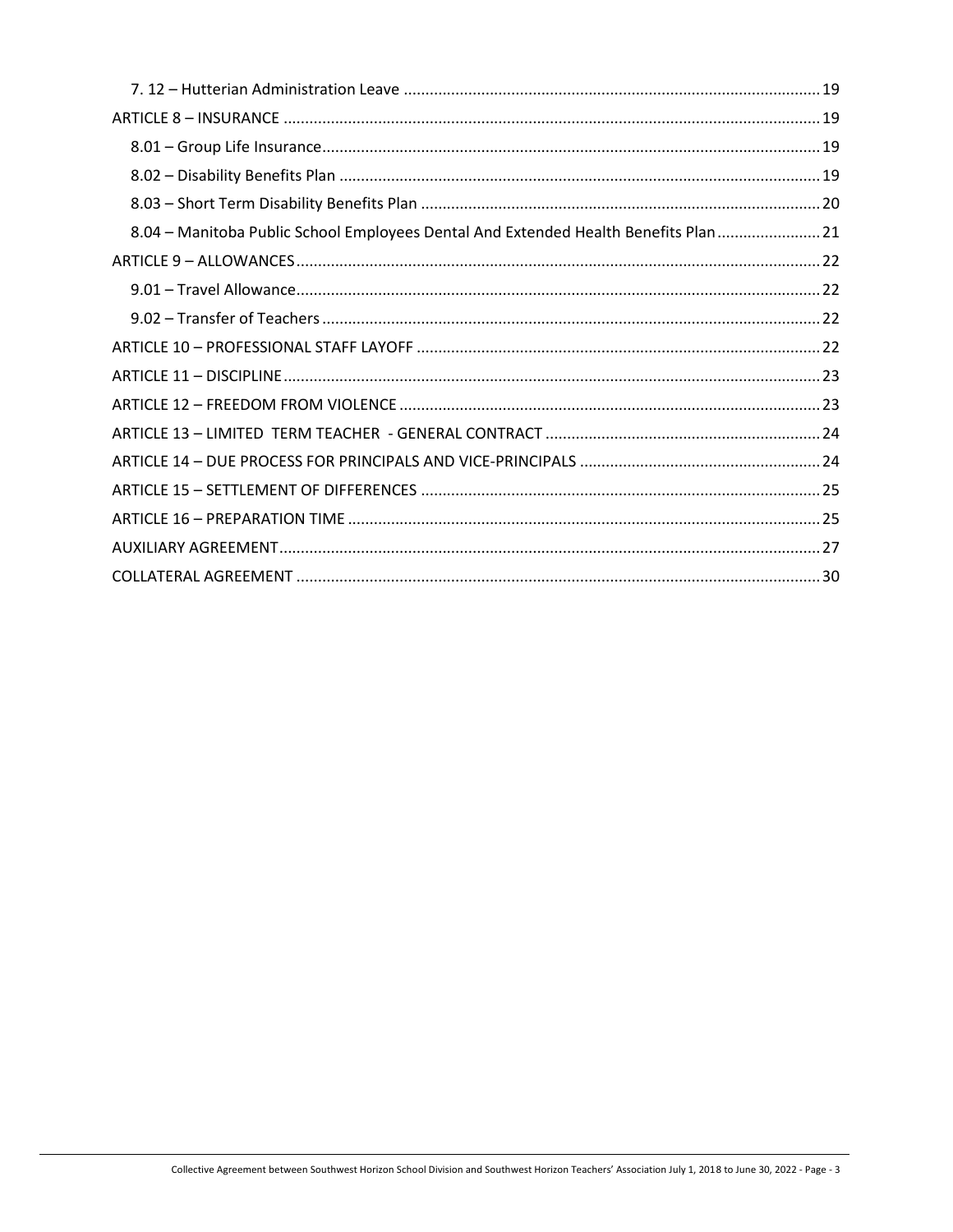# AGREEMENT BETWEEN SOUTHWEST HORIZON SCHOOL DIVISION and SOUTHWEST HORIZON TEACHERS' ASSOCIATION OF THE MANITOBA TEACHERS' SOCIETY

This agreement is by and between the Southwest Horizon School Division (hereafter referred to as the Division) and the Southwest Horizon Teachers' Association of the Manitoba Teachers' Society (hereafter referred to as the Association).

# <span id="page-3-0"></span>**ARTICLE 1 – PURPOSE**

It is the intent and purpose of this collective agreement between the Southwest Horizon School Division and the Southwest Horizon Teachers' Association to set out a specific salary schedule and other conditions of employment resulting from the operation of the said schedule.

#### <span id="page-3-1"></span>**ARTICLE 2 – RECOGNITION OF MANAGEMENT**

The Association recognizes the powers and responsibilities delegated under the "Public Schools Act", "The Education Administration Act", and other relevant statutes and regulations made there under having the force of law, to the Division to hire, discharge for cause, assign to schools and classes, and in general to manage and direct the employment of its instructional staff. Staff members assigned as principals, being also part of management, will also be directed by and responsible to management to fulfill their duties.

The Division shall act reasonably and fairly in administering the Collective Agreement.

# <span id="page-3-2"></span>**ARTICLE 3 – EFFECTIVE PERIOD**

This agreement shall come into force and take effect on the first day of July **2018**, and shall remain in force and effect until June 30, **2022**, and shall thereafter continue in effect from year to year unless either party gives the other written notice by registered mail of a desire to terminate or amend this agreement. Such notice shall be given not more than ninety (90) days and not less than thirty (30) days prior to the last day of the collective agreement.

#### <span id="page-3-3"></span>**ARTICLE 4 – EDUCATIONAL QUALIFICATIONS**

- a. Definition of a teacher: A teacher means a person who holds a valid teacher certificate or a limited teaching permit under the Department of Education or who is authorized by the Minister to teach in a school.
- b. Scope: All teachers under contract with the Division come under the scope of this agreement.
- c. Educational Qualifications: For the purpose of this agreement the members of the teaching staff shall be classified according to the classification set forth in the most current Department of Education Regulation, except as otherwise provided in this agreement.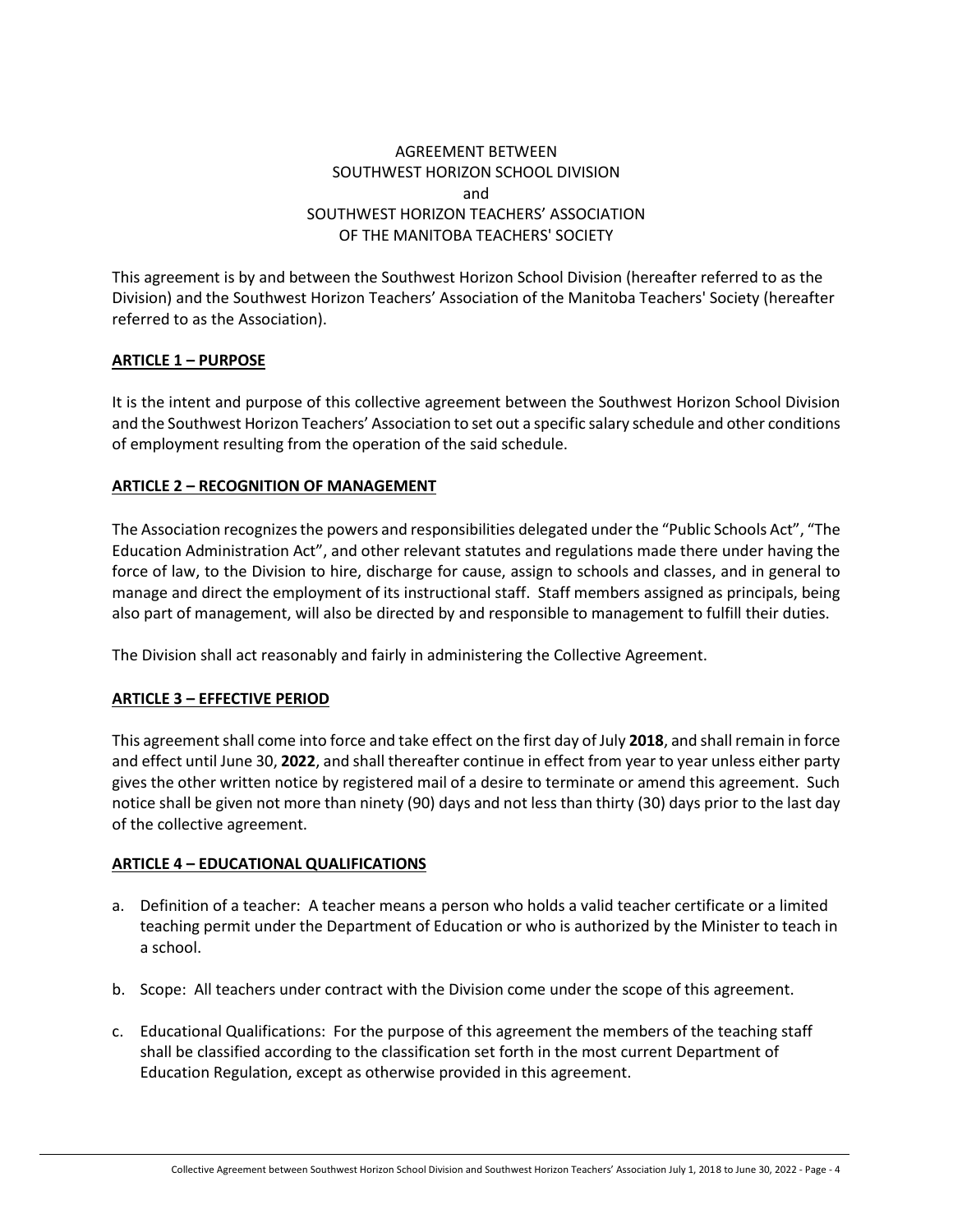# <span id="page-4-0"></span>**ARTICLE 5 – SALARIES**

# <span id="page-4-1"></span>**5.01 – Salary Schedule**

#### **September 2018 Salary Grid Net of Extended Health Plan**

| First day of fall term 2018 to June 30, 2019 |         |         | Family  | \$2,970 EHB and Dental Premium |         |         |                    |
|----------------------------------------------|---------|---------|---------|--------------------------------|---------|---------|--------------------|
| Years of Experience                          | Class 1 | Class 2 | Class 3 | Class 4                        | Class 5 | Class 6 | Class <sub>7</sub> |
| 0                                            | 35,396  | 39,551  | 43,870  | 53,277                         | 57,063  | 60,862  | 63,850             |
| 1                                            | 37,376  | 42,172  | 47,082  | 56,298                         | 60,374  | 64,279  | 67,441             |
| $\overline{2}$                               | 39,362  | 44,796  | 50,436  | 59,526                         | 63,679  | 67,692  | 70,938             |
| 3                                            | 41,331  | 47,416  | 53,788  | 62,771                         | 66,990  | 71,102  | 74,449             |
| 4                                            | 43,305  | 50,045  | 57,140  | 66,068                         | 70,294  | 74,515  | 77,976             |
| 5                                            | 45,291  | 52,665  | 60,500  | 69,379                         | 73,597  | 77,934  | 81,492             |
| 6                                            | 47,266  | 55,299  | 63,849  | 72,672                         | 76,901  | 81,347  | 85,025             |
| 7                                            |         |         |         | 75,975                         | 80,210  | 84,760  | 88,555             |
| 8                                            |         |         |         | 79,243                         | 83,511  | 88,185  | 92,073             |
| 9                                            |         |         |         | 82,259                         | 86,815  | 91,592  | 95,606             |
| 10                                           |         |         |         | 84,767                         | 90,028  | 95,008  | 99,136             |
|                                              |         |         |         |                                |         |         |                    |

# **September 2019 Salary Grid Net of Extended Health Plan**

| First day of fall term 2019 to June 30, 2020 |         |         | Family  | \$2,940 EHB and Dental Premium |                    |         |                    |
|----------------------------------------------|---------|---------|---------|--------------------------------|--------------------|---------|--------------------|
| Years of<br>Experience                       | Class 1 | Class 2 | Class 3 | Class 4                        | Class <sub>5</sub> | Class 6 | Class <sub>7</sub> |
| 0                                            | 35,963  | 40,176  | 44,555  | 54,094                         | 57,934             | 61,786  | 64,816             |
| 1                                            | 37,971  | 42,834  | 47,813  | 57,158                         | 61,290             | 65,251  | 68,457             |
| $\overline{2}$                               | 39,984  | 45,495  | 51,214  | 60,431                         | 64,642             | 68,711  | 72,003             |
| 3                                            | 41,981  | 48,152  | 54,612  | 63,722                         | 67,999             | 72,170  | 75,563             |
| 4                                            | 43,983  | 50,817  | 58,011  | 67,065                         | 71,349             | 75,630  | 79,139             |
| 5                                            | 45,997  | 53,474  | 61,418  | 70,422                         | 74,699             | 79,097  | 82,705             |
| 6                                            | 47,999  | 56,144  | 64,815  | 73,761                         | 78,049             | 82,557  | 86,287             |
| 7                                            |         |         |         | 77,110                         | 81,404             | 86,018  | 89,867             |
| 8                                            |         |         |         | 80,424                         | 84,752             | 89,491  | 93,433             |
| 9                                            |         |         |         | 83,482                         | 88,102             | 92,946  | 97,016             |
| 10                                           |         |         |         | 86,025                         | 91,359             | 96,410  | 100,595            |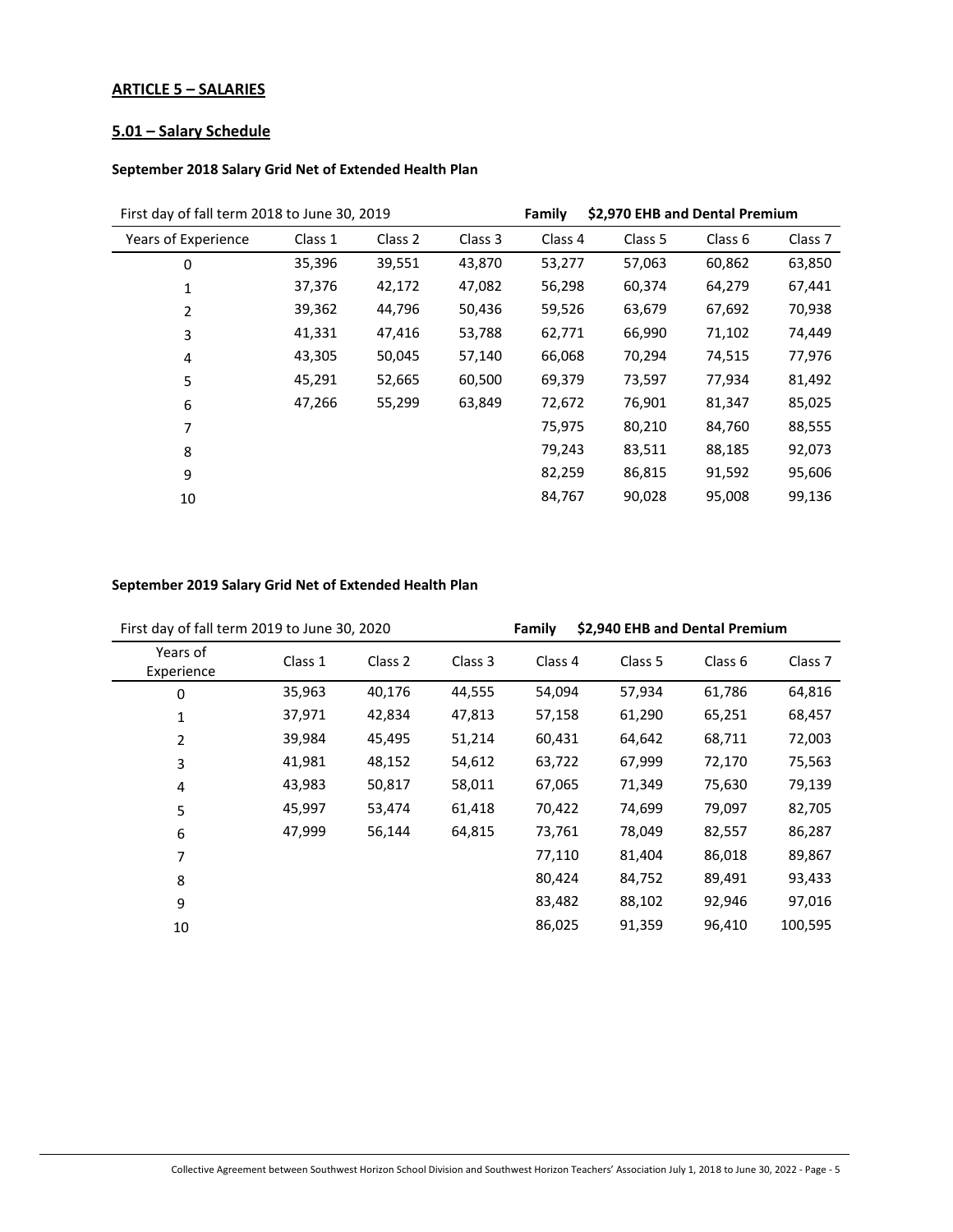#### **September 2020 Salary Grid Net of Extended Health Plan**

| First day of fall term 2020 to June 30, 2021 |         |         | Family  |         | \$2,808 EHB and Dental Premium |                    |                    |
|----------------------------------------------|---------|---------|---------|---------|--------------------------------|--------------------|--------------------|
| Years of<br>Experience                       | Class 1 | Class 2 | Class 3 | Class 4 | Class 5                        | Class <sub>6</sub> | Class <sub>7</sub> |
| 0                                            | 36,290  | 40,523  | 44,925  | 54,511  | 58,370                         | 62,242             | 65,287             |
| 1                                            | 38,308  | 43,195  | 48,199  | 57,591  | 61,743                         | 65,723             | 68,946             |
| 2                                            | 40,331  | 45,869  | 51,616  | 60,880  | 65,112                         | 69,201             | 72,509             |
| 3                                            | 42,337  | 48,539  | 55,032  | 64,187  | 68,486                         | 72,677             | 76,088             |
| 4                                            | 44,349  | 51,218  | 58,448  | 67,547  | 71,853                         | 76,155             | 79,681             |
| 5                                            | 46,373  | 53,888  | 61,872  | 70,921  | 75,219                         | 79,639             | 83,265             |
| 6                                            | 48,386  | 56,572  | 65,286  | 74,277  | 78,586                         | 83,117             | 86,865             |
| 7                                            |         |         |         | 77,643  | 81,958                         | 86,595             | 90,463             |
| 8                                            |         |         |         | 80,972  | 85,322                         | 90,085             | 94,047             |
| 9                                            |         |         |         | 84,047  | 88,689                         | 93,557             | 97,648             |
| 10                                           |         |         |         | 86,602  | 91,963                         | 97,038             | 101,245            |

#### SALARIES & ALLOWANCES:

| First Day Fall Term 2018: | 1.6% |
|---------------------------|------|
| First Day Fall Term 2019: | 1.4% |
| First Day Fall Term 2020: | 0.5% |
| First Day Fall Term 2021: | COLA |

COLA to be determined as follows: In January 2022, or as soon as possible thereafter, when the 12-month (January to December 2021) average annual Manitoba Statistics Canada Consumer Price Index (All Items) change is made known, the increase will be applied retroactively to September 1, 2021.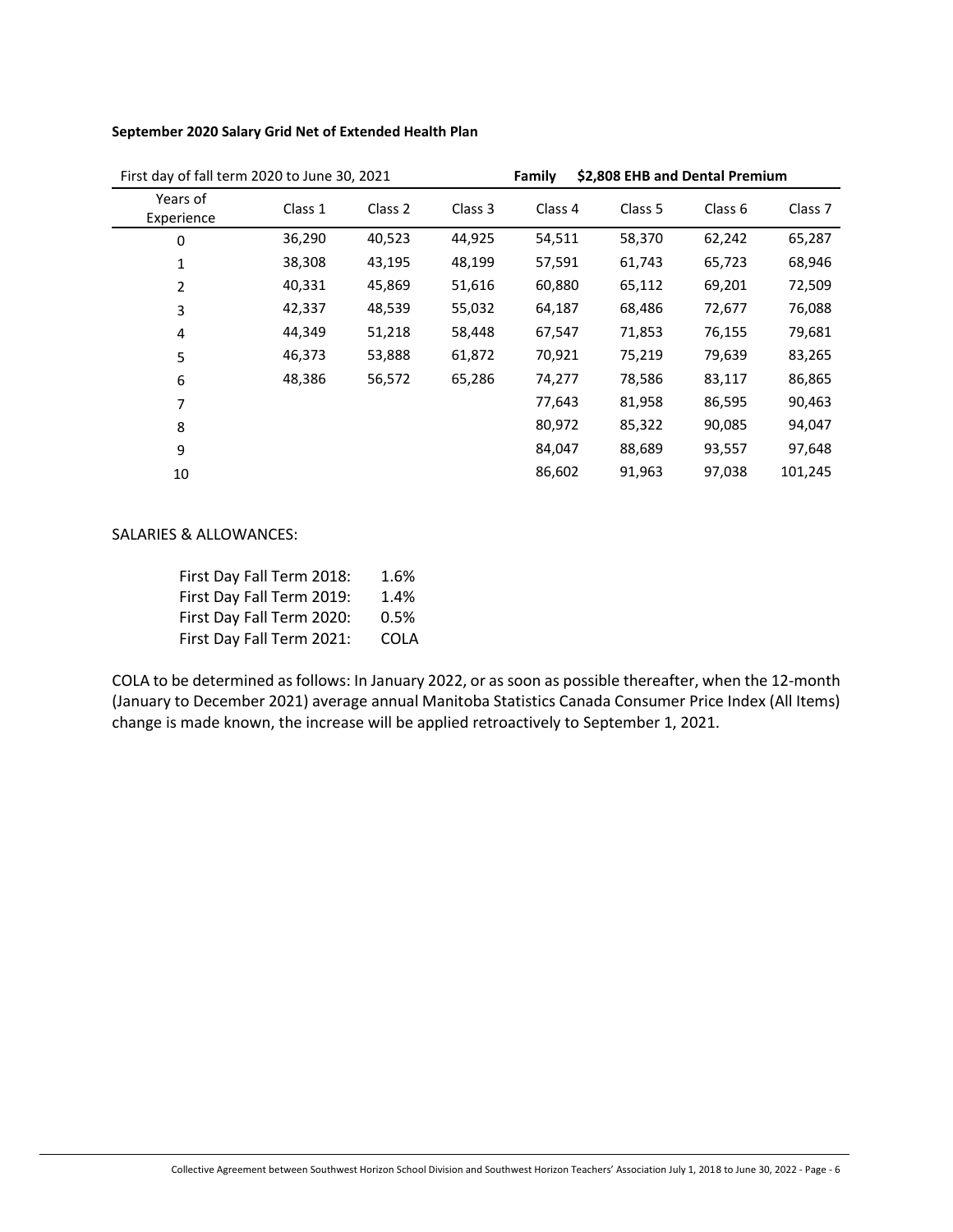# <span id="page-6-0"></span>**5.02 – Letter of Authority**

Teachers hired on letter of authority are to be paid at a scale one class equivalent below the class these teachers would be in had they received professional training.

# <span id="page-6-1"></span>**5.03 – Interest on Retroactive Pay**

The Division shall pay to members of the Association for the purposes of this agreement; the total interest accrued on retroactive pay would be paid on flat rate of \$40.00 per FTE and disbursed equally based on full time equivalency.

The Division shall pay to members of the Association interest on the net amount of any retroactive pay which may be paid to such members, calculated from the date on which the monies would have been due to the date of actual payment. The interest shall be computed at the rate equal to a premium saving account as at January  $31<sup>st</sup>$  of the year in which the collective agreement is signed.

#### <span id="page-6-2"></span>**5.04 – Substitute Teachers**

a. Effective April 1, 2021, the rates of pay for a substitute teacher shall be: Paid at a rate of **\$156.00** per day, for Class 1 to 7, and **\$117.00** per day if not in Class 1 to 7.

Substitute rates for the 2021/2022 year will be effective on the date the parties confirm the amount of the adjustment (in January 2022 or as soon as possible thereafter).

This agreement includes holiday pay.

- b. A substitute teacher who assumes the teaching workload of the same teacher for six (6) consecutive school days or more, shall be paid at the rate of  $1/x$  (where  $x =$  the number of days in the current school year as determined by the Minister responsible for education), of his/her classification according to his/her qualifications and experience, effective on the seventh  $(7<sup>th</sup>)$  consecutive school day as outlined in Article 5.01. Substitution days cannot be accumulated from one assignment to another.
- c. In addition, where during an extended substitute teaching assignment the substitute teacher becomes unavailable to work due to attending to what would be described as a family related emergency or for the death or serious illness of the substitute teacher's family or for attending to Association or MTS business as a representative of the Association, and where the substitute teacher returns to the teaching assignment immediately thereafter such unavailability, such days of unavailability as noted above shall not constitute a break in extended substitute teaching.
- d. A substitute teacher who has been employed for at least nine (9) consecutive days of extended substitute teaching in a school year shall be entitled to one (1) day of sick leave with pay for each nine (9) days taught in that assignment.

 The use of a sick leave day with pay shall not constitute an interruption of the extended substitute teaching assignment.

A substitute teacher claiming sick leave may be required to provide proof of illness from a registered medical practitioner (at Division cost) if requested to do so by the Superintendent or designate. Assignment shall mean consecutive teaching days in one (1) position.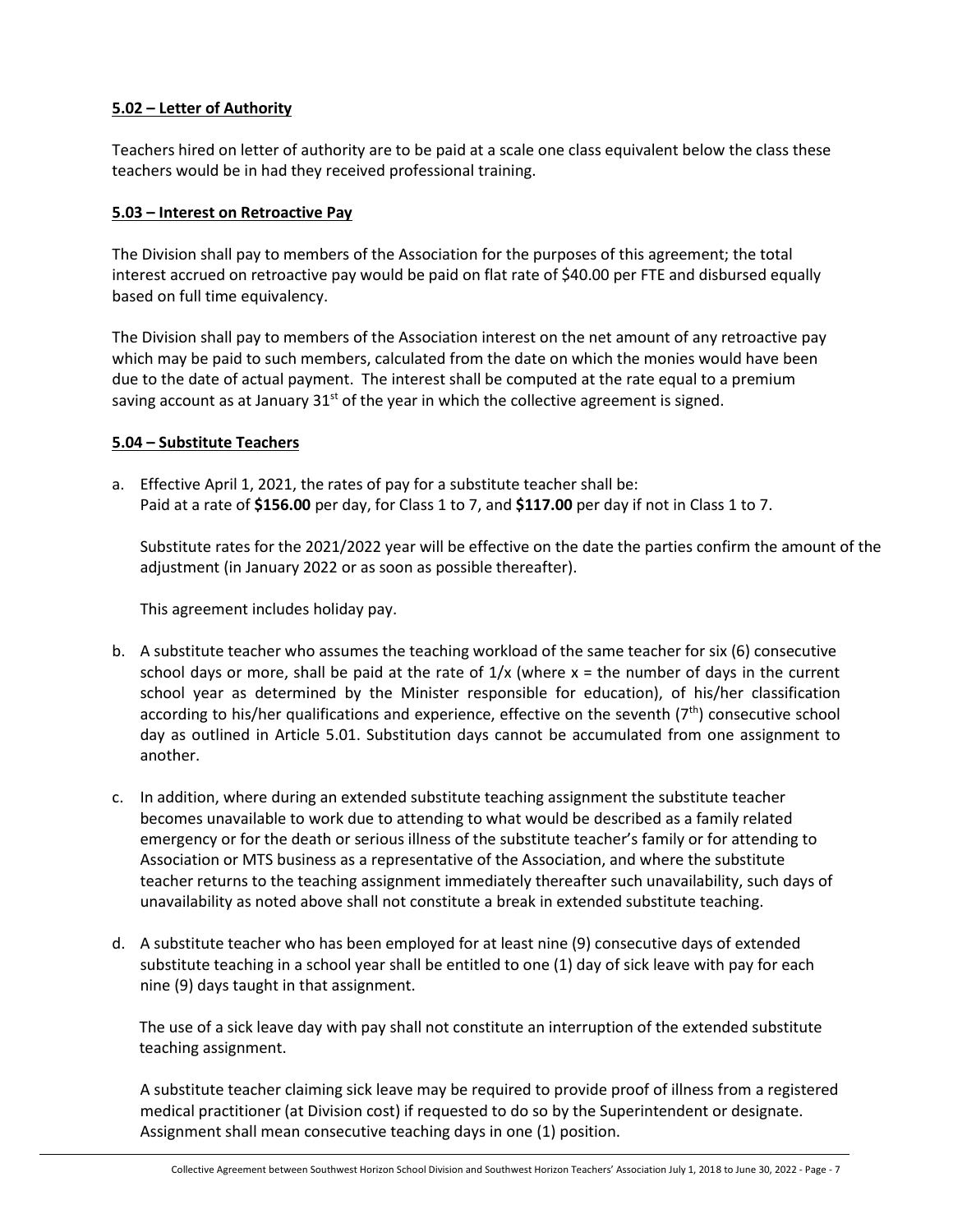- e. Unless otherwise determined at the time of the assignment, or except in unforeseen circumstances, the timetable for a substitute teacher in any assignment shall normally be the same as the timetable of the teacher who is being replaced.
- f. A substitute teacher who is called to work for an assignment for one half  $(\frac{1}{2})$  day or less shall be paid one half (1/2) of the daily rate. A substitute teacher, who is called to work for an assignment of greater than a half day but less than a full day, shall be paid the daily rate. One half  $(\frac{1}{2})$  day shall be defined as a morning or an afternoon.
- g. A substitute teacher who is called to work for an assignment, and who reports for the assignment finding that his or her services are not required shall be offered an alternative assignment equivalent in time to the substitute teacher's original assignment and when such an alternative assignment is not available shall be paid half  $(1/2)$  day's pay at the applicable rate in lieu.
- h. A substitute teacher who has been employed for at least twenty (20) days of extended substitute teaching shall, on the twenty-first (21st) day, be signed to a Limited Term Teacher General contract, unless the return of the regular teacher or conclusion of the substitute assignment is immediately imminent.
- i. Pay relating to the salary earned by substitute teachers during any month shall be forwarded to those teachers not later than the fifteenth (15th) day of the following calendar month.
- j. All substitute teachers as members in good standing, shall be required to pay all provincial and local Manitoba Teachers' Society fees, such fees to be deducted by the Division monthly and pro-rated on the basis of the number of days worked in that month.

The Association shall indemnify and save harmless the Division from any and all losses, costs, liabilities or expenses suffered or sustained by the Division as a result of legal action arising from the deduction of The Manitoba Teachers' Society fees.

- k. The following articles of the Collective Agreement shall apply to substitute teachers with amendments as noted:
	- Article 1 Purpose
	- Article 2 Recognition of Management
	- Article 3 Effective Period
	- Article 4 Educational Qualifications (as it relates to Article 5.04b)
	- Article 5.01 Basic Schedule (as it relates to Article 5.04 Substitutes)
	- Article 5.04 Substitute Teachers
	- Article 5.07 Placement (as it relates to Article 5.04b)
	- Article 5.12 Meal Period
	- Article 12 Freedom from Violence
	- Article 16 Settlement of Differences (except that the only matters that may be grieved under the Settlement of Differences article by a substitute teacher or the Association on behalf of a substitute teacher are the provisions of this Article, and the substantive rights and obligations of employment-related and human rights statutes to the extent that they are incorporated into this Collective Agreement.)
- l. Except for as provided for in Article 5.04, substitute teachers are not covered by the collective agreement.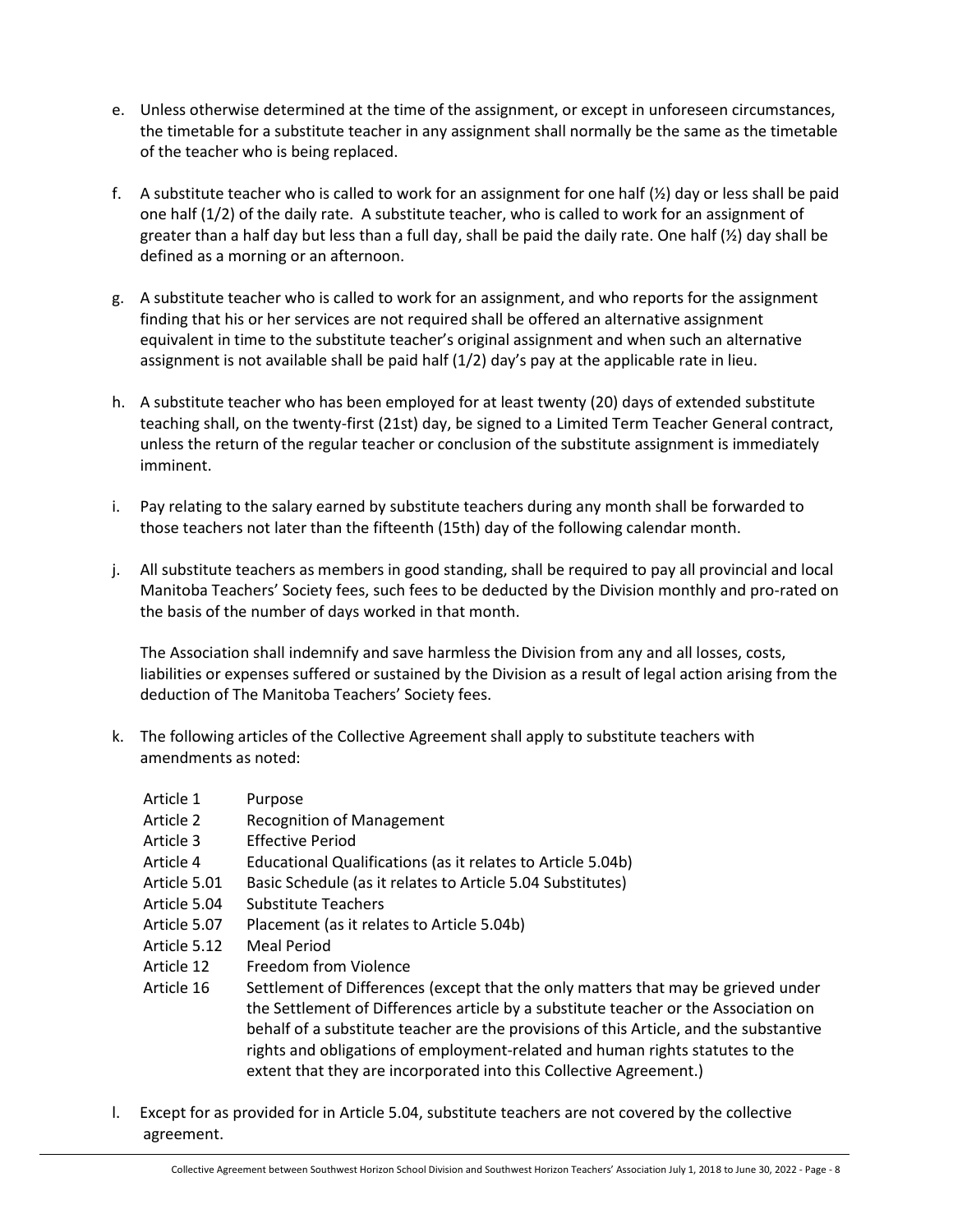# <span id="page-8-0"></span>**5.05 – Administrative Allowances**

# **Terms**

Administrators in Southwest Horizon School Division shall be paid a supervisory allowance based on the following principles or criteria:

Recognition of student numbers as a base for the allowance.

A vice-principal allowance which recognizes administrative time allocated and student numbers.

| <b>Effective Date:</b> | <b>Enrolment</b> | <b>Allowance</b> |
|------------------------|------------------|------------------|
| September 2018         | 60-100           | \$<br>8,371      |
|                        | 101-200          | \$<br>12,606     |
|                        | 201-300          | \$<br>16,311     |
|                        | $300+$           | \$<br>22,767     |
| September 2019         | 60-100           | \$<br>8,488      |
|                        | 101-200          | \$<br>12,782     |
|                        | 201-300          | \$<br>16,539     |
|                        | $300+$           | \$<br>23,086     |
| September 2020         | 60-100           | \$<br>8,530      |
|                        | 101-200          | \$<br>12,846     |
|                        | 201-300          | \$<br>16,622     |
|                        | $300+$           | \$<br>23,201     |

September 2021. COLA to be determined as follows: In January 2022, or as soon as possible thereafter, when the 12-month (January to December 2021) average annual Manitoba Statistics Canada Consumer Price Index (All Items) change is made known, the increase will be applied retroactively to September 1, 2021.

**The vice-principal shall receive a sum equal to one half the allowance paid to the principal of the same school.**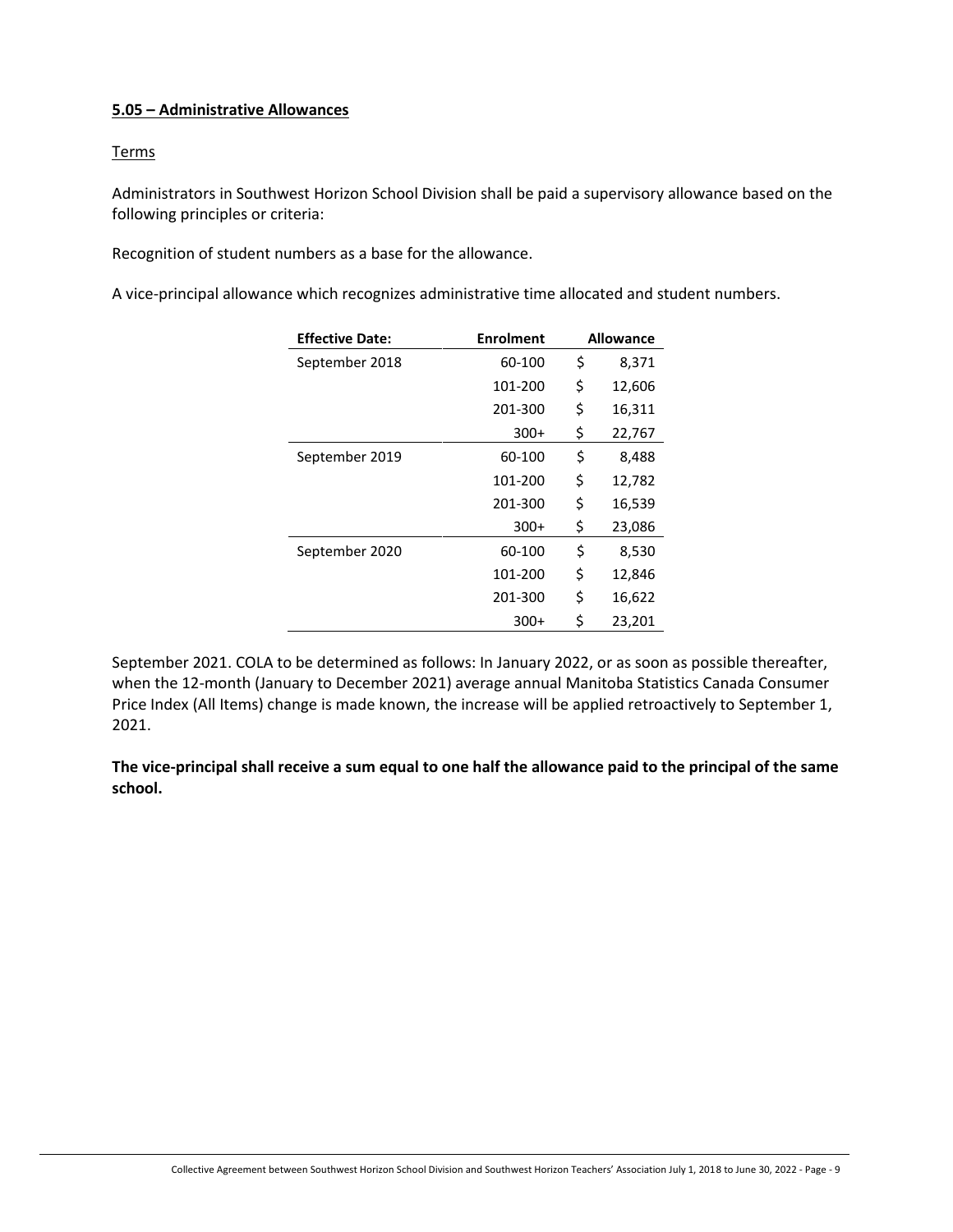The administrative allowance for Hutterian Colony Schools is considered a special situation. The allowance recognizes a supervisory allowance for teacher as principal in the normal one teacher situation and an additional supervisory allowance for full time equivalent teaching staff additions.

|                                              | <b>Basic</b>     |                   | <b>Additional</b> |
|----------------------------------------------|------------------|-------------------|-------------------|
| <b>Effective Date:</b>                       | <b>Allowance</b> | <b>Increments</b> | <b>Teachers</b>   |
|                                              |                  |                   |                   |
| First day of fall term 2018 to June 30, 2019 | \$2,155          | $2 \times $200$   | \$599/FTE         |
| First day of fall term 2019 to June 30, 2020 | \$2,185          | $2 \times $203$   | \$607/FTE         |
| First day of fall term 2020 to June 30, 2021 | \$2,196          | 2 x \$204         | \$610/FTE         |

# **The administrative allowance for Hutterian Colony Schools**

September 2021. COLA to be determined as follows: In January 2022, or as soon as possible thereafter, when the 12-month (January to December 2021) average annual Manitoba Statistics Canada Consumer Price Index (All Items) change is made known, the increase will be applied retroactively to September 1, 2021.

# <span id="page-9-0"></span>**5.06 – Coordinator's Allowance**

|                                         | The administrative allowance for Student Services Coordinator |    | <b>Allowance</b> |  |  |  |  |  |
|-----------------------------------------|---------------------------------------------------------------|----|------------------|--|--|--|--|--|
| <b>Effective Date:</b>                  |                                                               |    |                  |  |  |  |  |  |
|                                         | Increment Year 1 & 2                                          | \$ | 8,423            |  |  |  |  |  |
| <b>Effective First Day of Fall Term</b> | Increment Year 3 & 4                                          | \$ | 9,067            |  |  |  |  |  |
| 2018 - June 30, 2019                    | Increment Year 5+ years                                       | \$ | 9,713            |  |  |  |  |  |
|                                         | Increment Year 1 & 2                                          | \$ | 8,541            |  |  |  |  |  |
| <b>Effective First Day of Fall Term</b> | Increment Year 3 & 4                                          | \$ | 9,194            |  |  |  |  |  |
| 2019 - June 30, 2020                    | Increment Year 5+ years                                       | \$ | 9,849            |  |  |  |  |  |
|                                         | Increment Year 1 & 2                                          | \$ | 8,584            |  |  |  |  |  |
| <b>Effective First Day of Fall Term</b> | Increment Year 3 & 4                                          | \$ | 9,240            |  |  |  |  |  |
| 2020 - June 30, 2021                    | Increment Year 5+ years                                       | \$ | 9,898            |  |  |  |  |  |
|                                         |                                                               |    |                  |  |  |  |  |  |

# **The administrative allowance for Student Services Coordinator**

September 2021. COLA to be determined as follows: In January 2022, or as soon as possible thereafter, when the 12-month (January to December 2021) average annual Manitoba Statistics Canada Consumer Price Index (All Items) change is made known, the increase will be applied retroactively to September 1, 2021.

When a coordinator of student services is assigned at less than full time, they will be paid at the percentage of time assigned.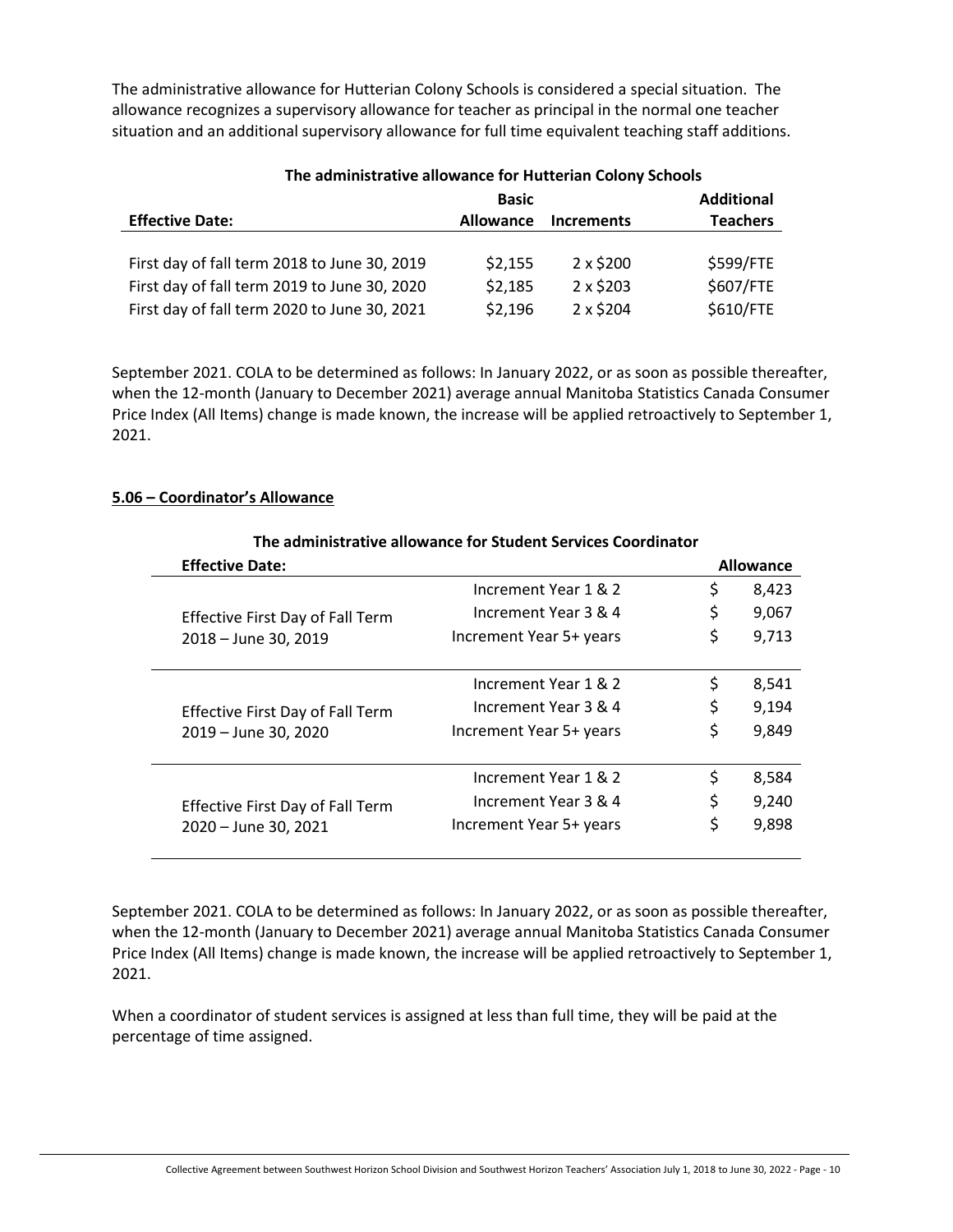# <span id="page-10-0"></span>**5.07 – Appointment of Head Teacher**

Effective the date of signing:

In the absence of both the Principal and Vice-principal a head teacher may be appointed by the Principal with prior approval from the Superintendent, and shall be paid an amount equal to  $1/n$ , (where  $n =$  the number of days in the current school year as determined by the Minister responsible for Education) of that administrator's allowance. However, no head teacher will receive less than \$25.00 per day.

# <span id="page-10-1"></span>**5.08 – Placement**

For the purpose of the salary schedule, except as otherwise provided for in this agreement, teachers shall be classified and placed on the salary schedule according to the classification and years of experience accorded to the teacher by Manitoba Education, Citizenship and Youth (based on Regulation 575/88).

# <span id="page-10-2"></span>**5.09 – Increments**

- a. Except as herein provided, each teacher shall receive one (1) increment for each year of experience until such teacher reaches the maximum in his or her class, such maximum being in accordance with Article 5.01 of this agreement.
- b. The anniversary date for annual increases for all teachers shall be after an accumulation of ten (10) months teaching experience.

# <span id="page-10-3"></span>**5.10 – Change in Salary Classification**

Effective the date of signing:

Where increased academic qualifications are secured between June 30th and December 31st in any year which qualify a teacher for an advance in class on the salary schedule, the resulting increase in annual salary shall become effective September 1st of the same year. Where any teacher shall advance his or her qualifications on or before June 30th in any year in accordance with the most recent Department of Education Regulation, he or she shall be entitled to the appropriate salary increase retroactive to January 1st of that year. The onus is on the teacher to file proof of change in qualifications with the Board as soon as possible. Proof of change shall be a statement of standing obtained from the Professional Certification and Student Records Unit.

# <span id="page-10-4"></span>**5.11 – Payment of Salary**

- a. Annual salary will be paid in 26 (or 27 if applicable) equal installments by direct deposit to a financial institution of the teacher's choosing, on a bi-weekly basis from September to June. At the end of the school year, outstanding salary installments will be paid to the teacher on the last teaching day in June.
- b. The first installment in a school year will be paid the first or second teaching Friday.
- c. Where applicable, the per diem rate shall be annual salary divided by the number of school days in a school year.
- d. When a teacher leaves the employ of the Division or is granted long term leave without pay, the final payment shall be the difference between the product of the number of days taught in the school year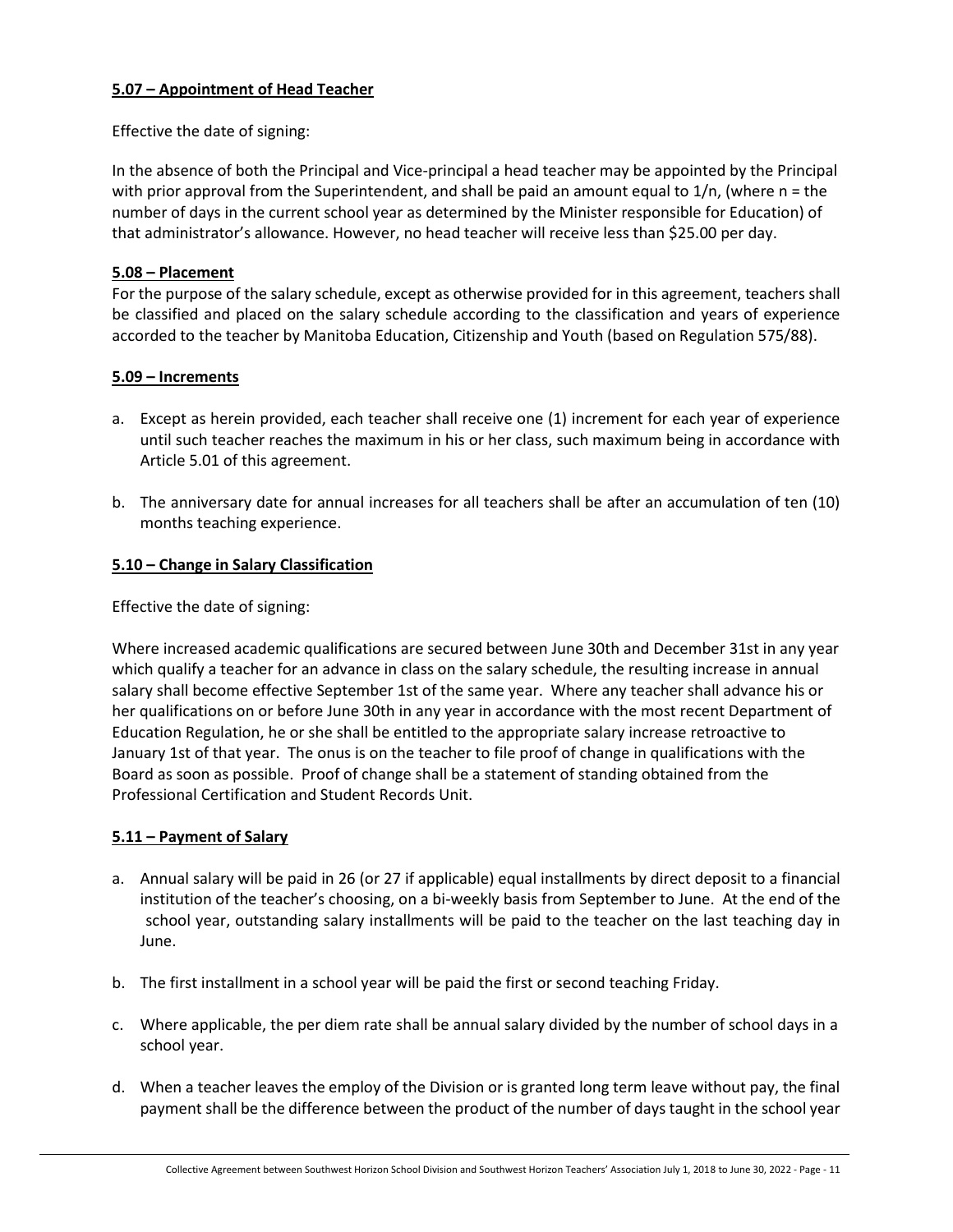multiplied by the per diem rate and the total gross pay already received by the teacher during the school year.

e. The Division shall deposit salary directly into the financial institution of the employee's choice.

# <span id="page-11-0"></span>**5.12 – Part-Time Teachers**

- a. Upon hire, part-time teachers shall be placed on the salary schedule in accordance with their classification and years of experience as determined by Manitoba Education, Citizenship and Youth (Regulation 515/88).
- b. Part-time teachers shall be paid an annual salary based upon the proportion of time spent in teaching.
- c. Part-time teachers shall participate in parent/teacher interviews and in-services during the regular school day, and above their regularly scheduled teaching time when requested by the employer. Parttime teachers shall receive the per diem rate, or portion thereof, of their salary for these activities.

# <span id="page-11-1"></span>**5.13 – Meal Period**

Each teacher will be entitled to an uninterrupted meal period between 11:00 a.m. and 2:00 p.m. each school day. This meal period shall be equal to five (5) minutes less than the midday intermission given to the students of the school in which the teacher is employed. Designated Professional staff will be on call during the meal period to deal with discipline, parent inquiries and any other problems normally under the jurisdiction of a teacher.

# <span id="page-11-2"></span>**5.14 – Extra-Curricular Activities**

Effective the date of signing:

- a. "Extra-curricular activities" means student-related athletic, social, recreational and cultural activities, occurring outside the normal school day, but does not include activities related to academic or instructional matters or curriculum subjects outside the normal school day, whether such occur alone or with students, parents or administrative staff, such as (without limitation) staff meetings, parent/teacher meetings, committee work or in-service sessions.
- b. The Division will grant teachers who have contributed toward extra-curricular activities, a payment equivalent to the current substitute teacher rate. Each fifty (50) hours of contribution time is equal to a payment at the current substitute teacher daily rate. A teacher will be eligible for a half-day payment(s) upon completion of each twenty-five (25) hours of contributed time, to a maximum payment(s) of two (2) days per school year.
- c. i) Teachers who are entitled to the payment in (b) may, in lieu of the payment, be granted leave with no loss of pay or benefits. The date for such leave shall be agreed upon between the principal and the teacher.
	- ii) Notwithstanding the above, a teacher may carry forward two (2) days of leave to the subsequent school year. In such case the entitlement must be used within twelve **(**12**)** months of the day the hours were completed. The maximum amount of leave carried forward and taken under this article shall be no more than two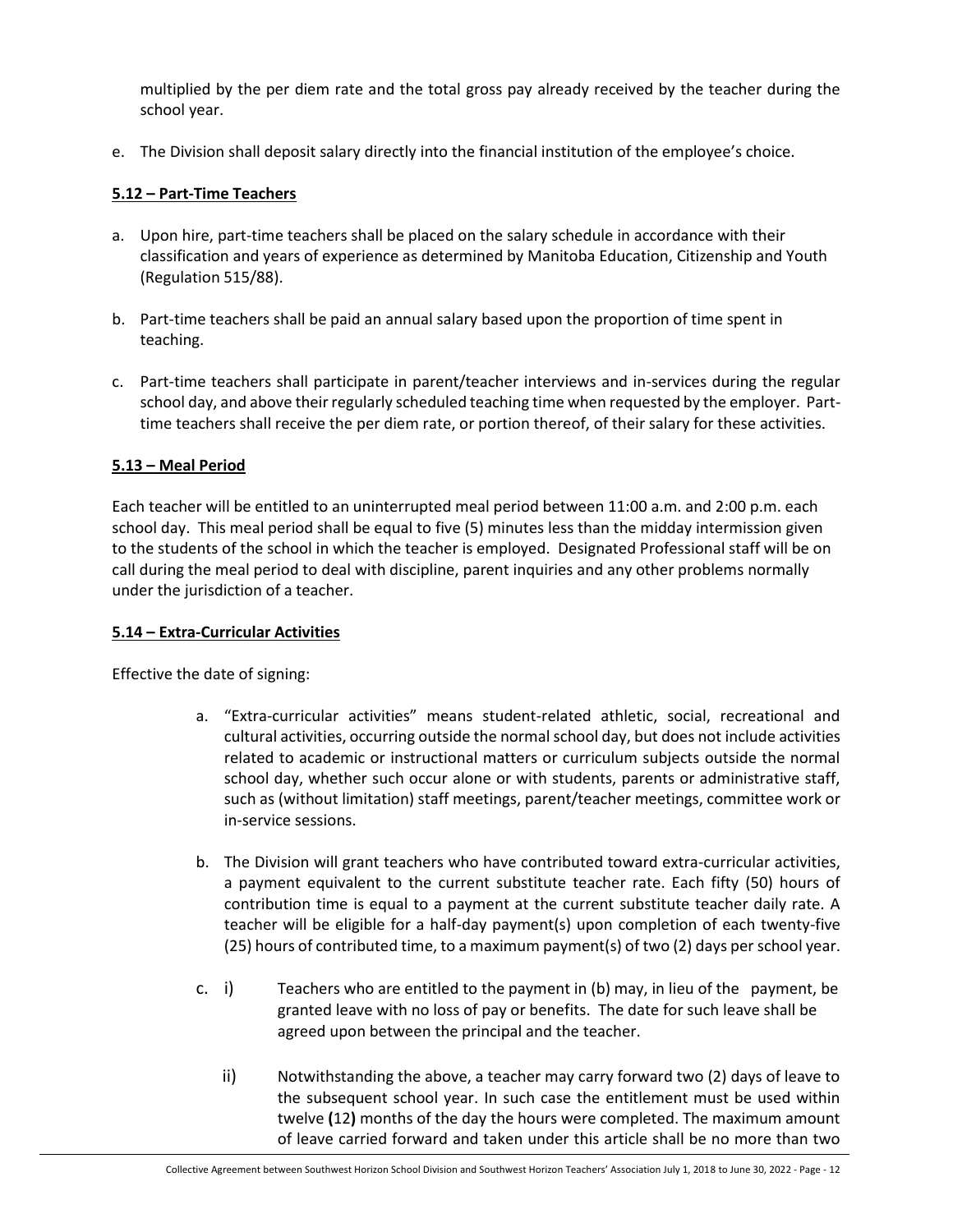(2) days in any one (1) year, but this maximum does not include the annual entitlement of up to two (2) days of leave with no loss of pay or benefits that is provided for under sub-articles (b) and (c) (i) above.

- d. Only activities that have received prior approval of the principal will be eligible for the provisions of this clause. A list of approved activities pertaining to this clause will be developed by a joint committee which will include two representatives from the Board and two representatives from the Association.
- e. Teachers must report extra-curricular hours on a form which the Division will provide. The teacher and his/her principal will only report hours when the 25, 50, 75 or 100 hours have been completed. If a teacher wishes to invoke  $5.14(c)(ii)$  then the teacher must complete the form with hours accumulated and indicate on the form that the day/days will be used within 12 months of the day the hours were completed.
- f. In the case where a teacher does not accumulate sufficient hours to qualify for a half or full day payment, the teacher may carry those hours over to the subsequent school year.
- g. Participation in extra-curricular duties by teachers is voluntary.
- h. This leave shall not be used on scheduled in-service, professional development, or parent teacher days unless the Superintendent has expressly given consent.

# <span id="page-12-0"></span>**ARTICLE 6 – DEDUCTION OF PROFESSIONAL FEES**

# <span id="page-12-1"></span>**6.01 – Manitoba Teachers' Society Fees**

The teacher's annual fees to the Manitoba Teachers' Society shall be deducted in ten (10) equal installments, not including the months of July and August from their monthly salary deposits and shall be remitted monthly to the Manitoba Teachers' Society office.

# <span id="page-12-2"></span>**6.02 – Association Dues**

The annual dues of the Southwest Horizon Teachers' Association shall be deducted from the salary of all members of the Southwest Horizon Teachers' Association and forwarded to the Association Treasurer. The Association shall notify, in writing, the Division Secretary-Treasurer, the amount of the dues to be deducted, one month prior to the date the dues are to be deducted.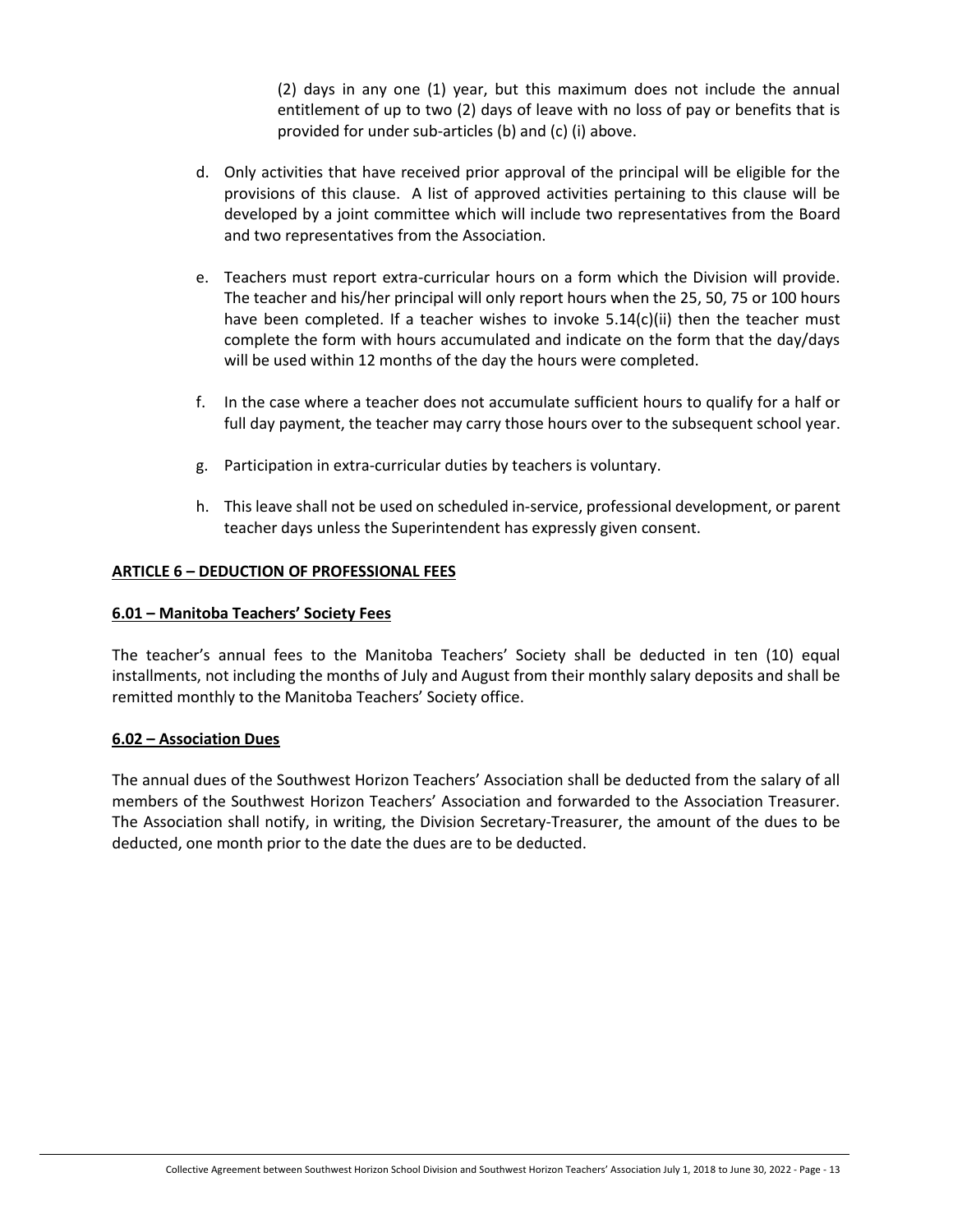# <span id="page-13-0"></span>**ARTICLE 7 – LEAVE**

#### <span id="page-13-1"></span>**7.01 – Sick Leave**

- a. When a teacher is absent from work because of sickness, he/she shall be entitled to sick leave during such absence and to be paid his/her salary during this leave. Subject to subsection b) of this article, the leave shall not exceed twenty (20) teaching days in any school year.
- b. Where the employment of a teacher is continued for more than one (1) year, the unused portion of the sick leave in any year(s) shall be carried forward and accumulated from year to year to a maximum of one hundred and thirty (130).
- c. i) When a Teacher suffers an on-the-job-injury, and is not covered by Workers' Compensation Board benefits, while working under proper supervision, and for which the Division is responsible for the accident, that Teacher will be charged at a 50% rate against his/her accumulated sick leave.
	- ii) An on-the-job injury will be physical in nature and will not include disease, stress, or mental illness.
	- iii) When a Teacher suffers an on-the-job injury, any out-of-pocket expenses incurred by that Teacher will be paid by the board to a maximum of one thousand dollars (\$1,000.00). Out-of-pocket expenses are those which not covered by any medical or insurance plans and are a result of the injury and are prescribed by a Health Care Professional as part of the prescribed treatment.
- d. Teachers shall make every effort to schedule appointments outside of school hours. When medical appointments cannot be made outside of school hours, every effort shall be made to schedule the appointment to minimize the time away from the school, in such case medical leave shall be granted. Minimizing the time away from school shall mean teachers shall only take the time needed for the appointment and time needed to travel to and from the appointment. Such leave shall be counted against the employee's accumulated sick leave.

#### <span id="page-13-2"></span>**7.02 – Family Medical Leave**

Each teacher shall be entitled to use up to five (5) days of sick leave per school year to attend to the illness, injury or medical appointments of his or her immediate family including the spouse, children, or parents of the teacher.

Every effort shall be made to schedule medical appointments outside of school hours.

#### <span id="page-13-3"></span>**7.03 – Compassionate Leave**

Three days compassionate leave in case of death or serious illness shall be allowed without salary deduction; further such leave could be granted, at the discretion of the Superintendent, without loss of salary.

# <span id="page-13-4"></span>**7.04 – Personal Leave**

a. A total of up to two (2) days personal leave per school year without loss of pay shall be granted by the Superintendent. It shall not be used to extend the end of summer vacation.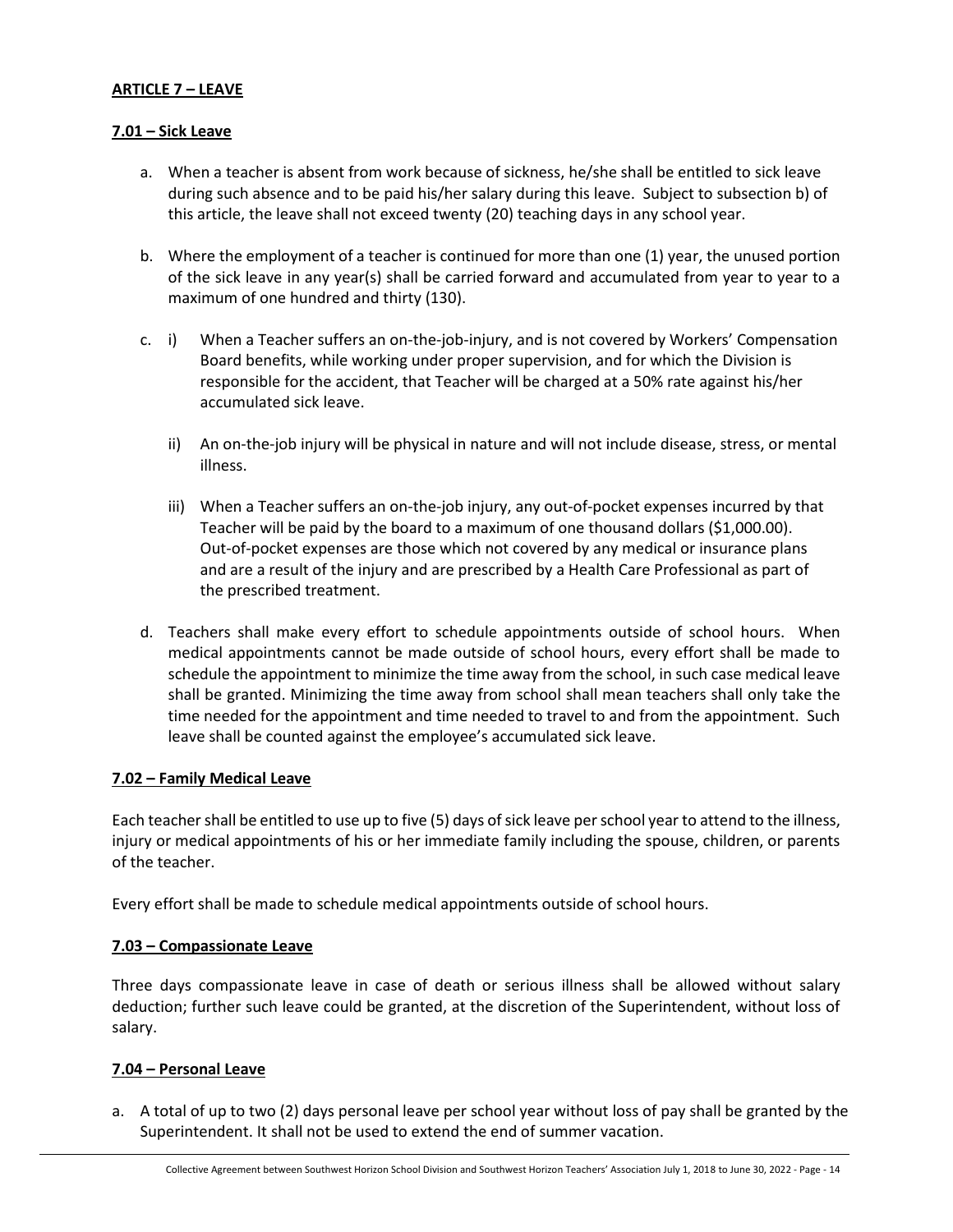- b. Further extensions of this leave over and above any entitlement in this article may be granted on application by the teacher to the Board. The Board shall have the final decision in extending or rejecting further leave over and above any entitlement in this article.
- c. This leave shall be cumulative to a maximum of three days per school year subject to the following conditions:
	- i. the above restrictions on extending vacations shall apply.
	- ii. the teacher shall use the day deferred from the previous year before using the personal leave entitlement accruing to him/her in the current calendar year.
	- iii. personal leave entitlement shall not be deferred beyond the year immediately subsequent to the year in which the entitlement was accrued; and
	- iv. extensions granted by the Board over and above any entitlement in this article as provided for in (b) above shall not be accumulated nor deferred to subsequent years.
- d. This leave shall not be used on scheduled in-service, professional development, or parent teacher days unless the Superintendent has expressly given consent.

# <span id="page-14-0"></span>**7.05 – Executive/President Leave**

- a. A teacher, being a member of The Manitoba Teachers' Society Executive Committee, or of the Executive Committee of any branch thereof, or any special committee of the Society or being appointed an official representative or delegate of the Society or any branch thereof, and being authorized by the Executive Committee of which he/she is a member, or acting as a representative or delegate, shall be excused from school duties for either purpose or both purposes, for not more than a total of five (5) teaching days in any one school year, provided, that a substitute satisfactory to the Division can be secured and that the cost of providing such a substitute to the Division is assumed by the Society. A maximum of thirty (30) days in total may be taken for the purpose mentioned above during any school year by members of the Association. No additional leave of absence beyond the thirty (30) days in a school year shall be taken for the purposes mentioned above except with the consent and approval of the Division. In all cases, the teacher shall notify the Division five (5) teaching days prior to taking such leave.
- b. Any teacher filling in the position of President of Provincial MTS shall be given a two (2) year leave of absence with a guarantee of employment at the end of his/her term.
- c. Any teacher who is elected to The Manitoba Teachers' Society Executive shall be entitled up to an additional twenty (20) days of release time per year or agreeable number of days to be confirmed no later than June 1<sup>st</sup> with the Superintendent and Principal of the school The Manitoba Teacher's Society shall reimburse the Division for the full cost of the Teacher's salary and fringe benefits while on release time.
- d. In addition to the above, both parties mutually recognize and agree that the President of the Association be entitled up to 20 days of release time per year to attend to Association business or agreeable number of days to be confirmed no later than June 1st with the Superintendent and Principal of the school. The Association shall reimburse the Division for the full cost of the President's salary and fringe benefits while on release time.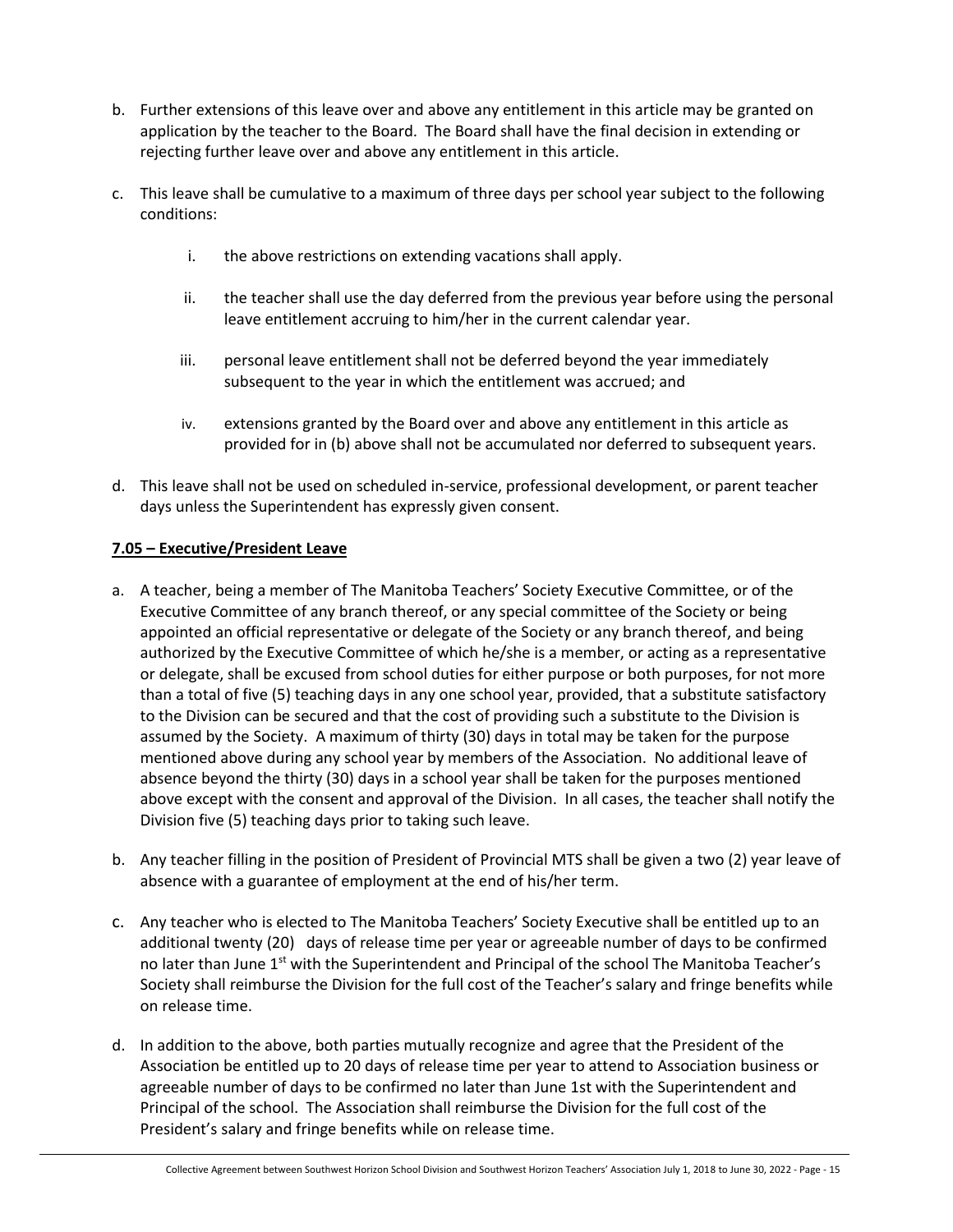# <span id="page-15-0"></span>**7.06 – Sabbatical Leave**

- a. Any teacher having completed five (5) years of continuous service shall be entitled to apply for sabbatical leave for a term of one year, for the purpose of improving his or her academic and/or professional educations. After having completed seven years of continuous service, he or she shall be entitled to apply for sabbatical leave for study purposes.
- b. Applications for sabbatical leave shall be filed with the Division not later than February  $1<sup>st</sup>$  in the school year immediately prior to that for which leave is to be taken.
- c. A teacher on sabbatical leave shall receive an amount of salary mutually agreed upon up to but not exceeding 50% of his/her salary after five (5) years of continuous service, and 70% of his/her salary after seven (7) years of continuous service, of the salary for the year in which he/she applies for sabbatical leave.
- d. The number of teachers granted sabbatical leave in any one school year shall not be more than one teacher employed by the Division.
- e. Sabbatical leave shall not affect the cumulative sick leave allowance of the teacher concerned. No further sick leave shall be accumulated during the period of the sabbatical leave.
- f. Applications for sabbatical leave will be reviewed by an evaluation committee consisting of:
	- i. two teachers, appointed by the local Manitoba Teachers' Society Council,
	- ii. two trustees, appointed by the Southwest Horizon School Division Board,
	- iii. Superintendent, as chairperson.

After a thorough review of the applications, the evaluating committee will make recommendations to the Southwest Horizon School Division Board.

g. Applications, including plans for the sabbatical leave, shall be in the hands of the Superintendent on February 1st.

The Evaluation Committee shall make recommendations to the Southwest Horizon School Division Board by March 1st.

The Southwest Horizon School Division Board shall make a decision and inform the applicants by April  $1^\text{st}$ .

h. Other terms and conditions of the leave in respect to future service commitments or repayment in lieu of default of future service commitment, and terms deemed necessary will be negotiated and incorporated in the individual contract made with the candidate at the time of granting said leave.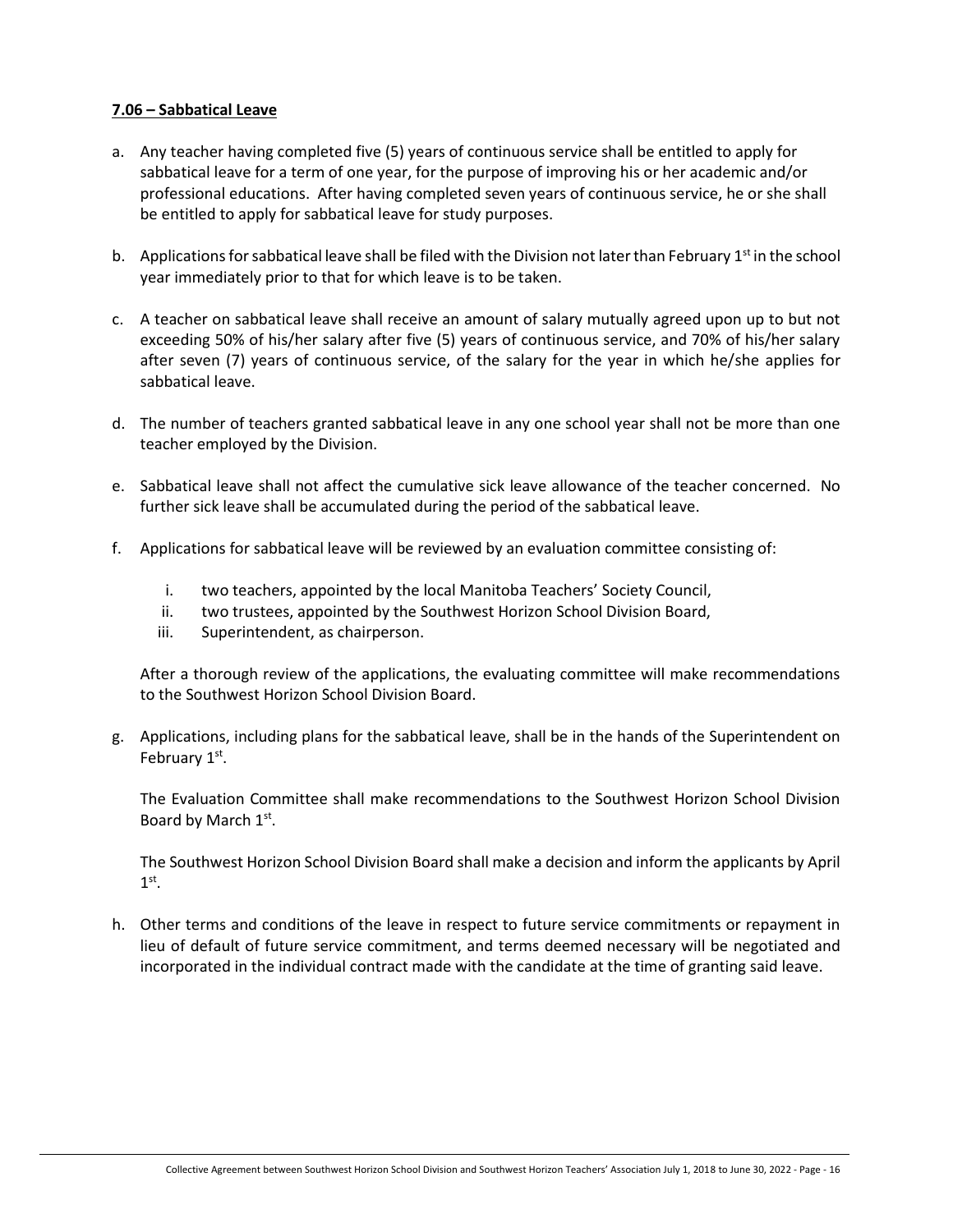# <span id="page-16-0"></span>**7.07 – Jury Duty**

A teacher who is summoned for jury duty, to perform duties on a Government Board or Commission, or subpoenaed to appear in court proceedings other than a court proceeding caused by the teacher's private affairs, shall be granted a leave of absence with pay for the required period of absence. The teacher shall make him/herself available for duty at his/her school during regular school hours when not required at court. Remuneration awarded by the Court (less transportation, meals, and lodging allowance) shall be deducted from the teacher's gross monthly pay.

The intent of "private affairs" shall include such as:

- a. particular civil suits,
- b. violations of the Highways Traffic Act where found guilty,
- c. violations of the Criminal Code where found guilty.

# <span id="page-16-1"></span>**7.08 – Maternity/Paternity/Adoptive Leave**

Effective date of signing:

- a. Every female teacher shall be entitled to maternity leave and every teacher shall be entitled to parental and adoptive leave in accordance with this article.
- b. Every teacher shall be entitled to unpaid parental and adoptive leave.
- c. Except as otherwise provided therein the Manitoba Employment Standards Code will apply.
- d. The teacher and the Division may mutually agree to extend the length of leave if the teacher so desires, any such arrangements shall be confirmed in writing by the Division.
- e. Effective July 1, 2015, a teacher taking Maternity Leave and/or Parental/Adoptive Leave pursuant to this article shall be entitled to receive pay equivalent to ninety percent (90%) of the teacher's gross salary at the time the leave commenced plus any subsequently negotiated salary adjustments for up to one hundred and thirty-five (135) teaching days, which pay will include any employment insurance benefits received in accordance with this article.
- f. Effective July 1, 2015 the Division shall pay a teacher on Maternity Leave and/or Parental/Adoptive Leave:
	- (i) if the teacher's two  $(2)$  week or ten  $(10)$  day waiting period falls entirely on teaching days, ninety percent (90%) of the teacher's gross salary plus up to seventy-five (75) teaching days of Maternity Leave Top-Up calculated at the difference between the teacher's employment insurance benefit and ninety percent (90%) of the teacher's gross salary provided the teacher remains on either maternity or parental leave and continues to receive employment insurance benefits;
	- (ii) if the teacher's two (2) week or ten (10) day waiting period falls partially or entirely within a non-teaching period, ninety percent (90%) of the teacher's gross salary for any teaching days and up to eighty-five (85) teaching days of maternity leave top-up calculated at the difference between the teacher's employment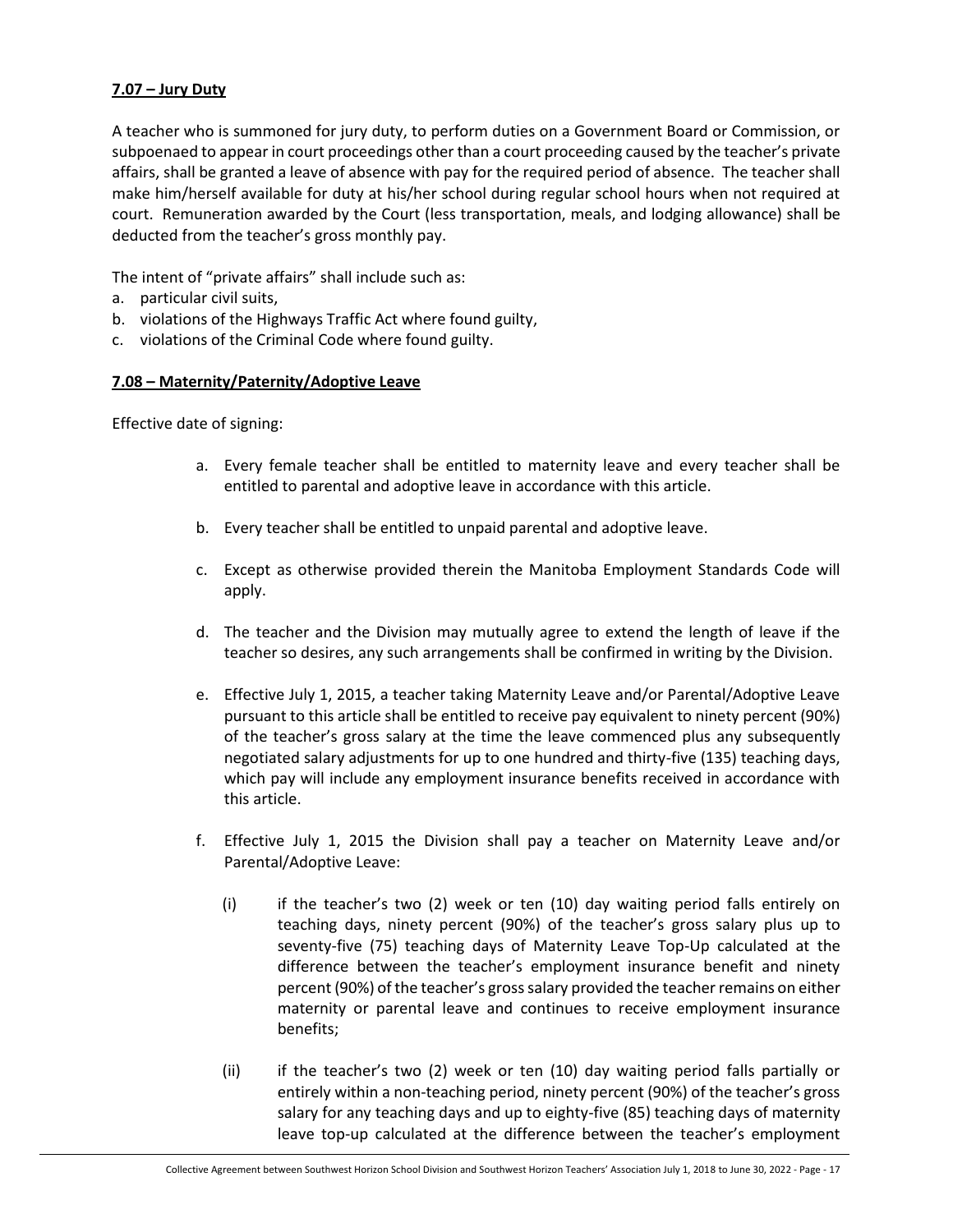insurance benefit and ninety percent (90%) of the teacher's gross salary provided the teacher remains on either maternity or parental leave and continues to receive employment insurance benefits;

(iii) up to fifty (50) teaching days of parental/adoptive leave top-up calculated at the difference between the teacher's employment insurance benefit and ninety percent (90%) of the teacher's gross salary provided the teacher remains on parental/adoptive leave an continues to receive employment insurance benefits.

For greater certainty, a teacher who is receiving employment insurance benefits shall be entitled to:

- (1) one hundred and thirty-five (135) teaching days of pay and/or top-up benefits if the teacher takes both maternity leave and parental/adoptive leave.
- (2) eighty-five (85) teaching days of pay and/or top-up benefits if the teacher only takes maternity leave.
- (3) fifty (50) teaching days of pay and/or top-up benefits if the teacher only takes parental/adoptive leave.

Unless the teacher takes a shorter period of maternity leave or parental/adoptive leave in which case, the pay and/or top-up will be pro-rated to reflect the actual number of teaching days taken. The parties acknowledge that the top-up payments made by the Division for maternity leave may extend into the period of time that the teacher is on parental leave, but the payment is intended to be a top-up of maternity leave benefits.

g. Non-Application

This article shall not apply to any teacher who is employed on a term contract during the teacher's first year of employment. All other teachers shall be eligible to receive the topup benefits once they have been employed for a period of seven (7) months by the Division.

# <span id="page-17-0"></span>**7.09 – Deferred Salary Leave Plan**

The Division will administer the Deferred Salary Leave Plan (D.S.L.P.) as per conditions outlined in the Ancillary Agreement and subject to the appropriate Federal Government tax ruling.

# <span id="page-17-1"></span>**7. 10 – Deduction of Salary for Absence/General Leave**

# General Leave

Effective the date of signing:

In all cases of absence from teaching duties other than sick leave, compassionate, family medical personal or extra-curricular days, permission of the Superintendent shall be obtained and any teacher thus absent shall have an amount equal to 1/n, (where n = the number of days in the current school year as determined by the Minister responsible for Education) of pay deducted for each day of absence.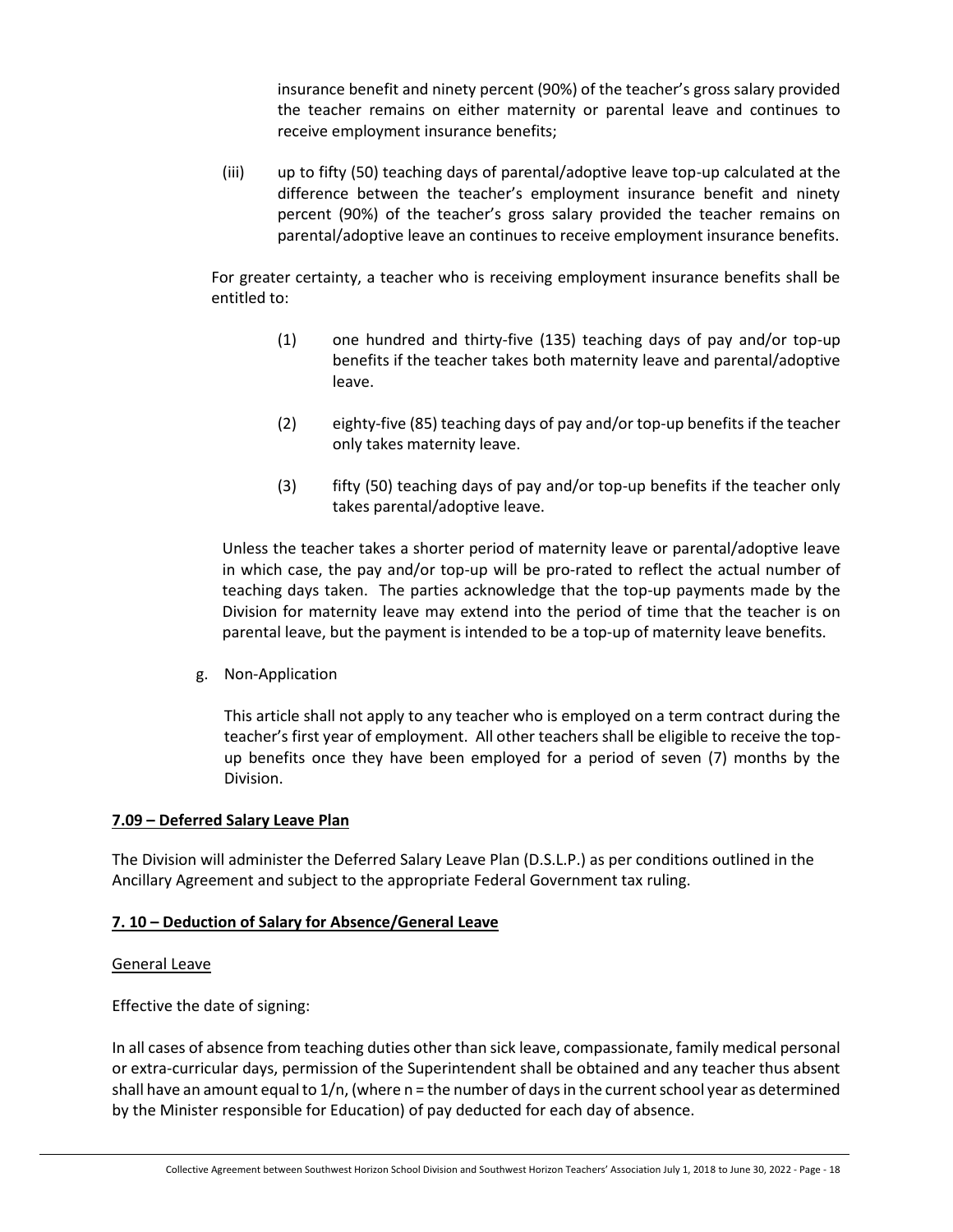# <span id="page-18-0"></span>**7. 11 – Examination Leave**

a. Teachers shall be allowed leave without loss of salary for one day for each examination written during school hours for the purpose of improving their qualifications.

#### <span id="page-18-1"></span>**7. 12 – Hutterian Administration Leave**

Principals within the Hutterian schools shall be entitled to 1 day per semester without loss of salary to use as an administration day, to a maximum of 2 days per year and the days shall not be accumulated from year to year.

#### <span id="page-18-2"></span>**ARTICLE 8 – INSURANCE**

#### <span id="page-18-3"></span>8.01 – Group Life Insurance

- a. The Division will administer the Manitoba Public School Employees Group Life Insurance Plan according to the terms and conditions of the Master Policy of the said Plan.
- b. Unless otherwise excluded, the employee's share of annual premiums shall be deducted in equal amounts from each salary cheque, for all participants in the Plan.
- c. Both parties agree that the terms of this Plan shall not be negotiable in future contracts unless there is mutual agreement.

#### <span id="page-18-4"></span>**8.02 – Disability Benefits Plan**

Effective the date of signing:

- a. The Division shall deduct from employees' salaries the full premium costs prescribed by the Plan and shall forward such premiums on a monthly basis to the Plan.
- b. Any employee shall be enrolled in the Plan and shall participate in the Plan, in accordance with the terms and conditions of the Plan.
- c. Any employee entering the Division's employ shall be enrolled automatically in the Plan and shall have deducted monthly from his/her salary the amount of premiums specified by the Plan.
- d. The Division's responsibility with respect to the administration of this Plan shall be limited to the following:
	- i. deducting premiums from the employees;
	- ii. enrolling newly hired employees in the Plan
	- iii. maintaining records of the employees who are and are not insured, including maintaining files of application cards, label applications, employees whose coverage was rejected on late application, beneficiary designations, and employees whose coverage has terminated on leaving the Division;
	- iv. completing a premium statement to accompany premium remittances;
	- v. distributing plan information to employees from time to time;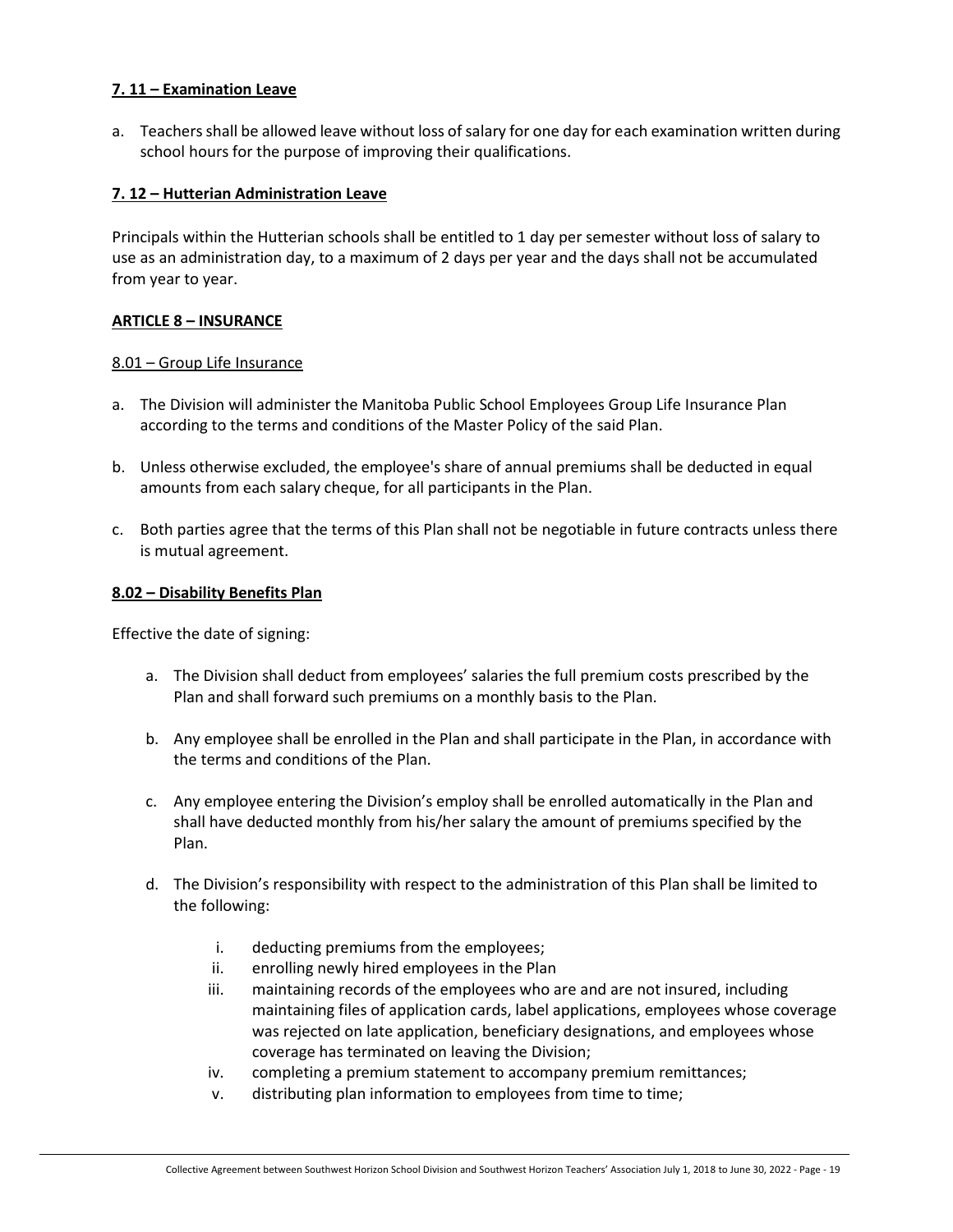- vi. completing the Disability Notification Form and submitting it to the Plan after an employee has been absent ten (10) consecutive teaching days and where the sickness or disability may result in the filing of a claims for benefits;
- vii. reporting to the Plan salary changes for teachers in receipt of benefits.
- e. Save and except for the deduction and remittance of premiums, and the express responsibilities set out in d) in this article, the Association acknowledges and agrees that the Division neither has nor assumes any responsibility whatsoever with respect to any aspect of this Disability Benefits Plan administered by the Manitoba Teachers' Society.
- f. The Association shall indemnify and save harmless the Division from any and all losses, costs, liabilities or expenses suffered or sustained by the Division as a result of any claim or legal action arising from the deduction of premiums or exercise of other responsibilities with respect to the Disability Benefits Plan.

# <span id="page-19-0"></span>**8.03 – Short Term Disability Benefits Plan**

Effective the date of signing:

- a. The Board shall deduct from teachers' salaries the full premium costs prescribed by the Plan and shall forward such premiums on a monthly basis to the Plan.
- b. All eligible teachers shall be enrolled in the Plan and shall participate in the Plan, in accordance with the terms and conditions of the Plan.
- c. Any teacher entering the Division's employ shall be enrolled automatically in the Plan and shall have deducted monthly from his/her salary the amount of premiums specified by the Plan.
- d. The Board's responsibility with respect to the administration of this Plan shall be limited to the following:
	- i. Deducting premiums from the teachers;
	- ii. Enrolling newly hired eligible teachers in the Plan;
	- iii. Completing a premium statement to accompany premium remittances;
	- iv. Distributing plan information to teachers from time to time;
	- v. Completing a short Term Disability Notification Form and submitting it to the Plan when a teacher has been absent and where the sickness or disability may result in the filing of a claims or benefits, as per the requirements of the plan.
- e. Save and except for the express responsibilities set out in d) of this article, the Association acknowledges and agrees that the Board neither has nor assumes any responsibility whatsoever with respect to any aspect of the Short Term Disability Plan.
- f. The Association shall indemnify and save the Division from any and all losses, costs, liabilities or expenses suffered or sustained by the Division as a result of any claim or legal action arising from the deduction of premiums or exercise of other responsibilities with respect to the Short Term Disability Plan.
- g. The Division shall refund to the Association 100% of the additional premium rebate under the Employment Insurance Commission Act as a result of the implementation and continuation of the Short Term Disability Plan.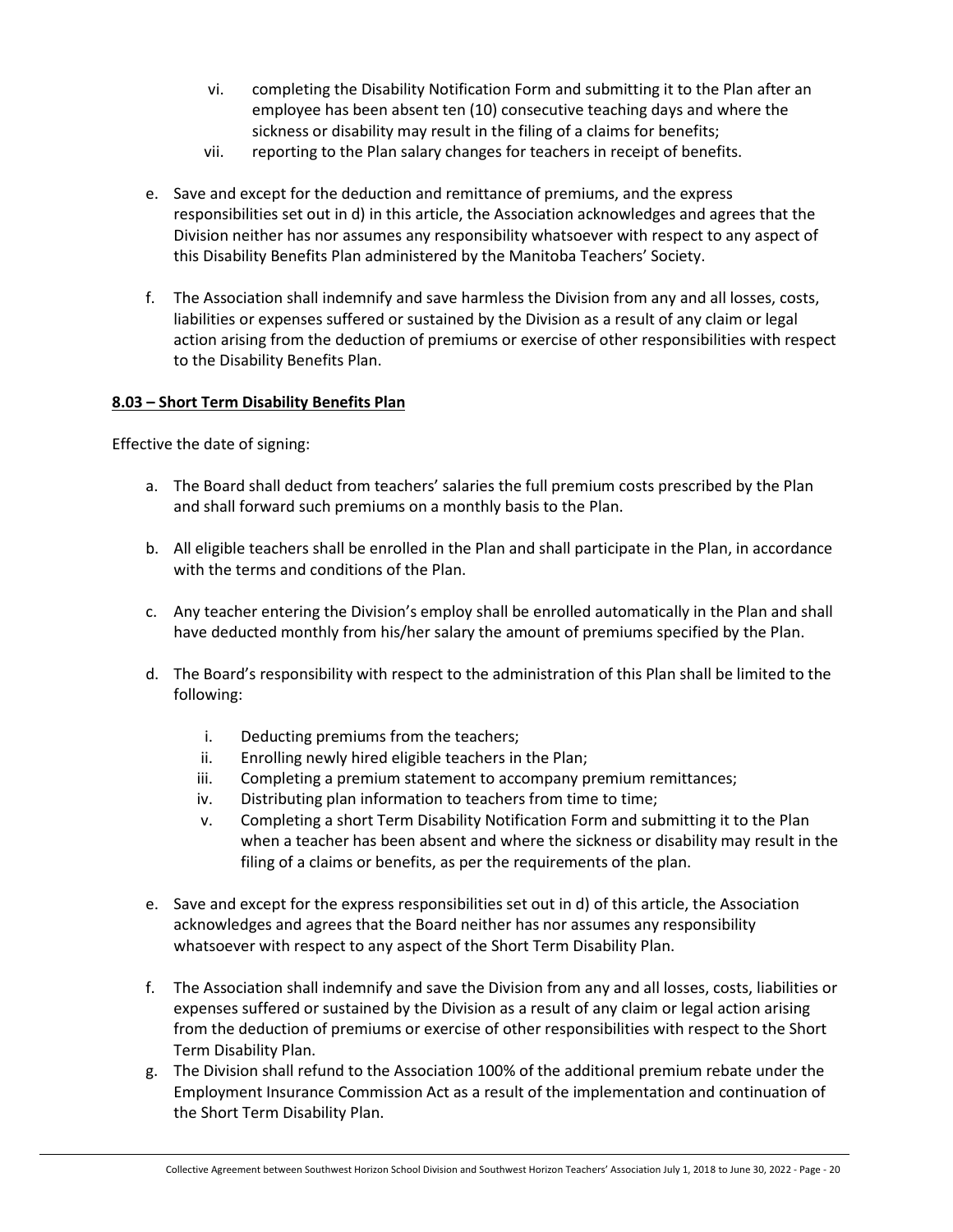# <span id="page-20-0"></span>**8.04 – Manitoba Public School Employees Dental And Extended Health Benefits Plan**

Effective the date of signing:

- a. The Division will participate in the administration of the Manitoba Public School Employees Dental and Extended Health Benefits Plan(s), MPSE Dental and EHB Plan(s) in accordance with the terms and conditions of the Agreement entered into by the Division and the Association attached hereto as the (collateral agreement).
- b. All Employees covered by this Collective Agreement that are eligible under the terms of the MPSE Dental Plan and EHB Plan(s) shall be required to participate in the MPSE Dental and EHB Plan(s) unless entitled to elect out of the Dental and/or EHB Plan(s) as may be permitted under the terms thereof.
- c. The cost of the MPSE Dental and EHB Plan(s) will be paid by the Division in accordance with the terms and conditions of the Dental and EHB Plan(s) Agreement.
- d. The Division agrees that the Division's monthly contribution to the MPSE Dental and EHB Plan(s) on behalf of each Employee will be the monthly rate for family coverage (that is, entitlement to coverage for an Employee, his/her spouse, and his/her dependent children, having regard to the definition of spouse and dependent children in the Dental and EHB Plan(s). Provided that an Employee may elect, in prescribed form, for reduced coverage as permitted under the terms of the Dental and EHB Plan(s) in which case the Division agrees to make monthly payments to the Employee as follows:
	- i. An Employee with only one dependent (spouse or child) who is entitled to and does so duly elect to opt down from family coverage under the Dental Plan to coverage for Employee and one other family member only, shall receive an amount equal to the difference in the monthly rate between family coverage and coverage for an Employee and one dependent only; or
	- ii. An Employee with neither spouse nor dependent children who is entitled to and does so duly elect to opt down from family coverage under the Dental and Extended Health Plan to coverage for an Employee only, shall receive an amount equal to the difference in the monthly rate between family coverage and coverage for an Employee only; or
	- iii. An Employee who is entitled to and does so duly elect to opt out of all coverage on the basis that the Employee's spouse has group Dental and/or Extended Health Plan coverage, shall receive an amount equal to the monthly rate for family coverage.

NOTE: The dental portion of this plan will start effective September 2016.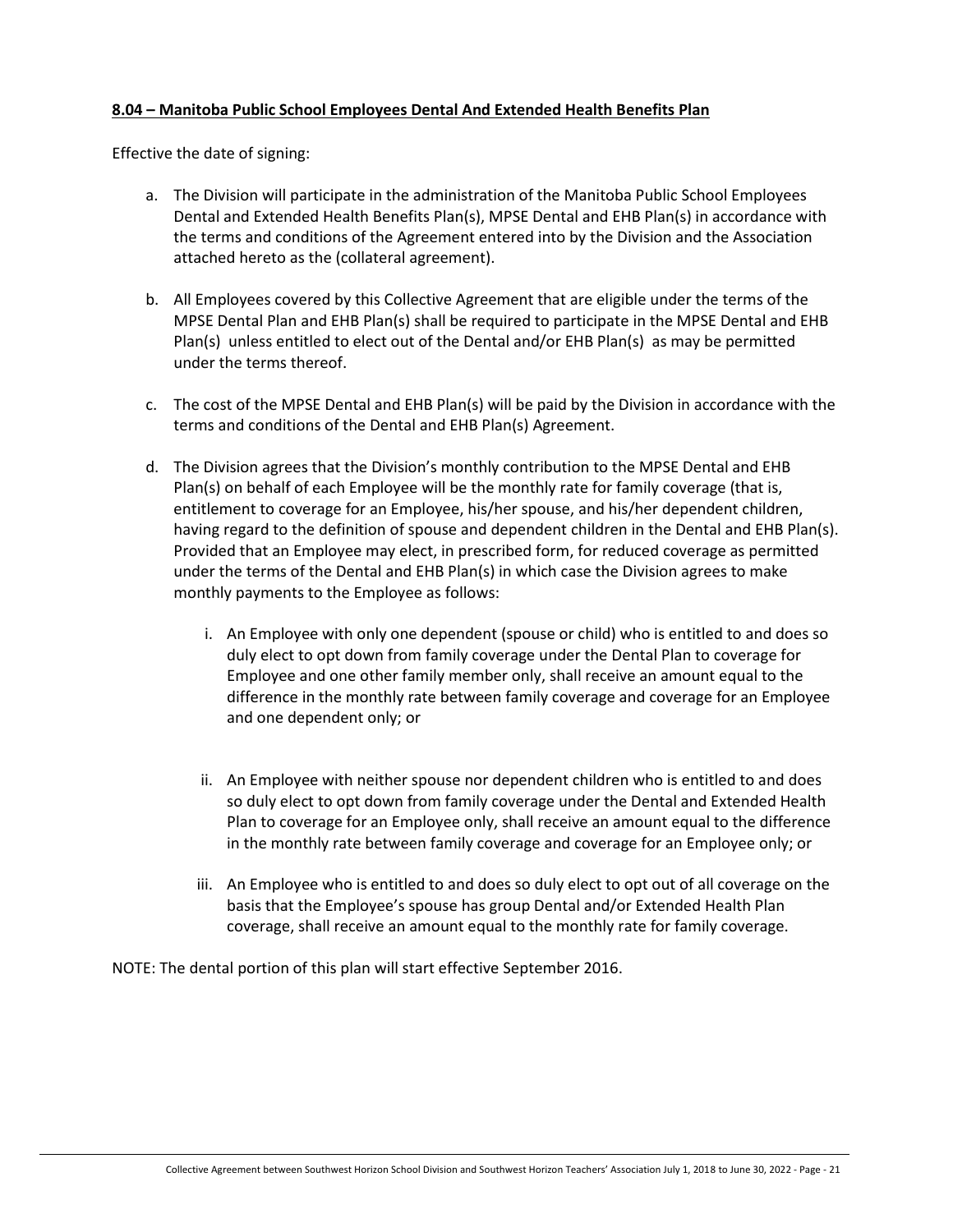# <span id="page-21-0"></span>**ARTICLE 9 – ALLOWANCES**

#### <span id="page-21-1"></span>**9.01 – Travel Allowance**

Any teacher who is required to travel in order to complete their teaching assignment as assigned by the Division shall be reimbursed for their travel at a rate in accordance with the Division's scale of car allowance for employees.

# <span id="page-21-2"></span>**9.02 – Transfer of Teachers**

- 1. There shall be consultation between the Division and a Teacher employed by it, prior to a Teacher being transferred from the school in which the Teacher is employed to a school in another locality within the Division.
- 2. Teachers who are transferred as set forth in clause (1), at the request of the Division, shall have their reasonable moving expenses paid by the Division.

# <span id="page-21-3"></span>**ARTICLE 10 – PROFESSIONAL STAFF LAYOFF**

- 1. In attempting to anticipate the development of redundant positions, the Division shall provide the Association with forecasts of enrolments and teacher requirements.
- 2. No teacher shall be laid off until the Division in consultation with the Association has assessed possible alternatives concerning layoffs. These alternatives could include leaves, attrition, transfer, sabbatical, job sharing, etc.
- 3. If after considering the above, layoffs are seen to be needed, the following criteria shall be used:

a. Where it is determined by the Division that a layoff is necessary and where natural attrition, transfers, leaves of absence, and sabbaticals do not affect the necessary reduction in staff, the Division shall give consideration to retaining teachers having the greatest length of service with the Division.

b. Notwithstanding the foregoing, the Division shall have the right to disregard the length of service of any teacher in the event of a layoff, if such a teacher does not have the necessary training, academic qualifications or experience for a specific teaching assignment.

- c. Definitions:
	- i. Training Instruction received as preparation for the profession of teaching which leads to the development of a particular skill or proficiency with respect to a particular subject or subjects.
	- ii. Qualifications Refers to the classification in which a teacher is placed by the Certification and Records Branch of the Department of Education.
	- iii. Experience The practical application of the training over a period of time with respect to the particular subject or subjects.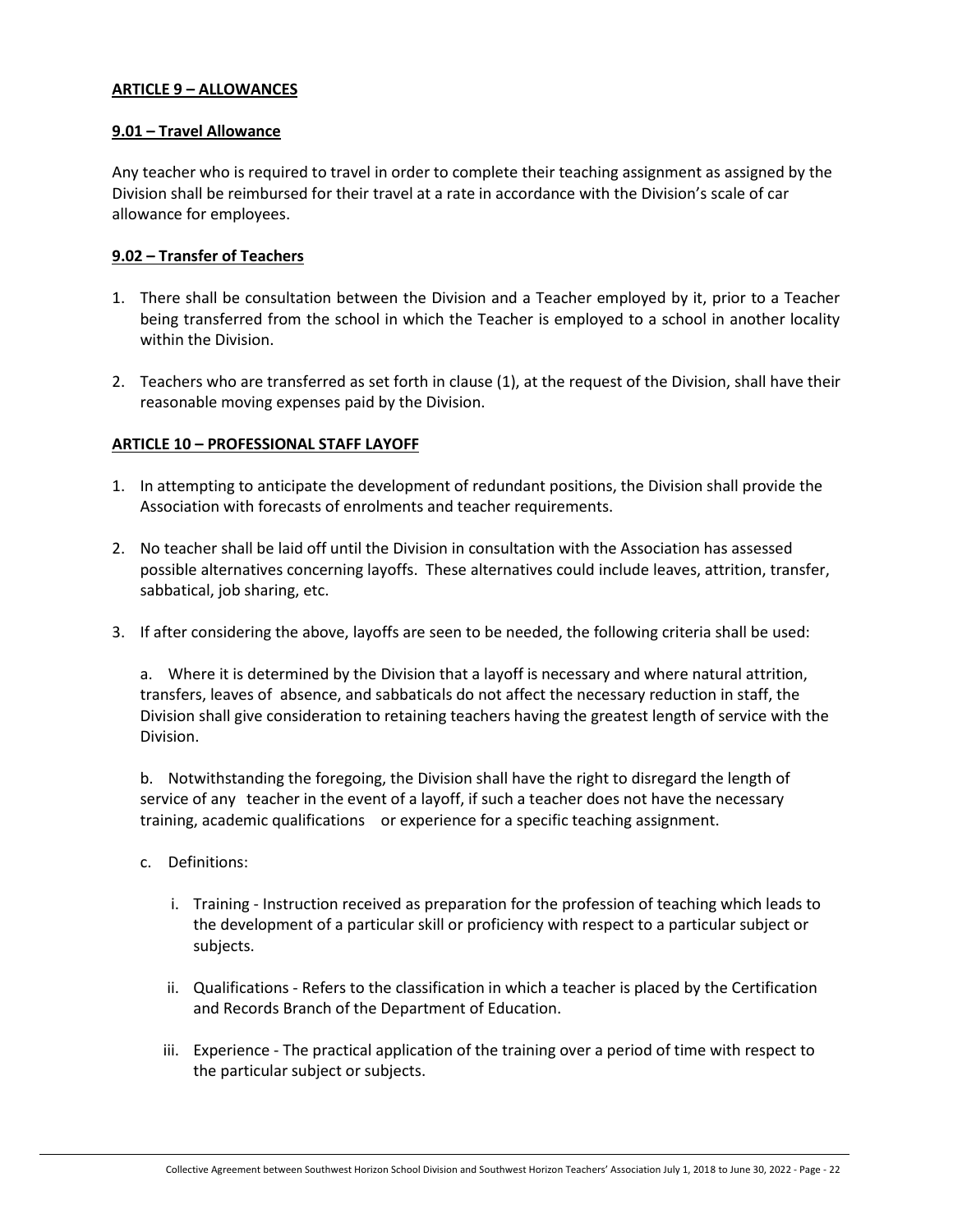iv. Length of teaching service - the teacher's length of continuous employment with the Division commencing with the first day after his or her most recent day of hiring with the Division. Approved leaves of absence shall not constitute a break in continuity of service.

d. Written notice of any layoff and reasons therefore shall be given to the teachers being laid off no later than the first day of May.

e. If, after layoffs have occurred, and for a period of one calendar year after the 30th of September following the date of layoff, positions become available, teachers who have been laid off and have given written notice that they wish to be recalled, shall be offered the positions first, providing such teachers have the necessary training, qualifications and experience for the position available. Length of service with the Division shall be used to determine the order in which laid-off teachers are offered the available positions, provided that the said teachers have the necessary training, qualifications or experience.

- f. If a teacher is recalled as in (e.) above, the following shall not be affected:
	- i. Accumulated sick leave
	- ii. Seniority gained prior to being laid off, but seniority shall not be accrued for the period of time during the layoff.

# <span id="page-22-0"></span>**ARTICLE 11 – DISCIPLINE**

1. The Division or any agent thereof shall have the right to issue a written warning(s) to any teacher or suspend any teacher with or without pay.

Where the Division or person(s) acting on behalf of the Division issues a written warning(s) or suspension affecting any person covered by this Collective Agreement and where the affected person is not satisfied that the written warning(s) or suspension is for a just cause, the Division's action shall be deemed to be a difference between the parties to or persons bound by this Collective Agreement.

- 2. When such a difference is referred to a Board of Arbitration under Article 16, Provision for Settlement of Dispute, the Board of Arbitration shall have the power to:
	- a. Uphold the written warning(s) or suspension;
	- b. Rescind the written warning(s) or suspension;
	- c. Vary or modify the written warning(s) or suspension;
	- d. Order the Division to pay all or part of any loss of pay and/or benefits in respect of the written warning(s) or suspension;
	- e. Do one or more of the things set out in sub clause a), b), c), or d) above.
- 3. This Article does not apply to teacher assessment and evaluation processes done pursuant to division policy and practices and amendments thereto, except to the extent that any such assessment or evaluation is used as the basis of or in connection with disciplinary action.

# <span id="page-22-1"></span>**ARTICLE 12 – FREEDOM FROM VIOLENCE**

a. The parties recognize the principle that all teachers should have a working environment free from physical violence; verbal abuse or the threat of physical assault and both parties shall make reasonable efforts to maintain this goal.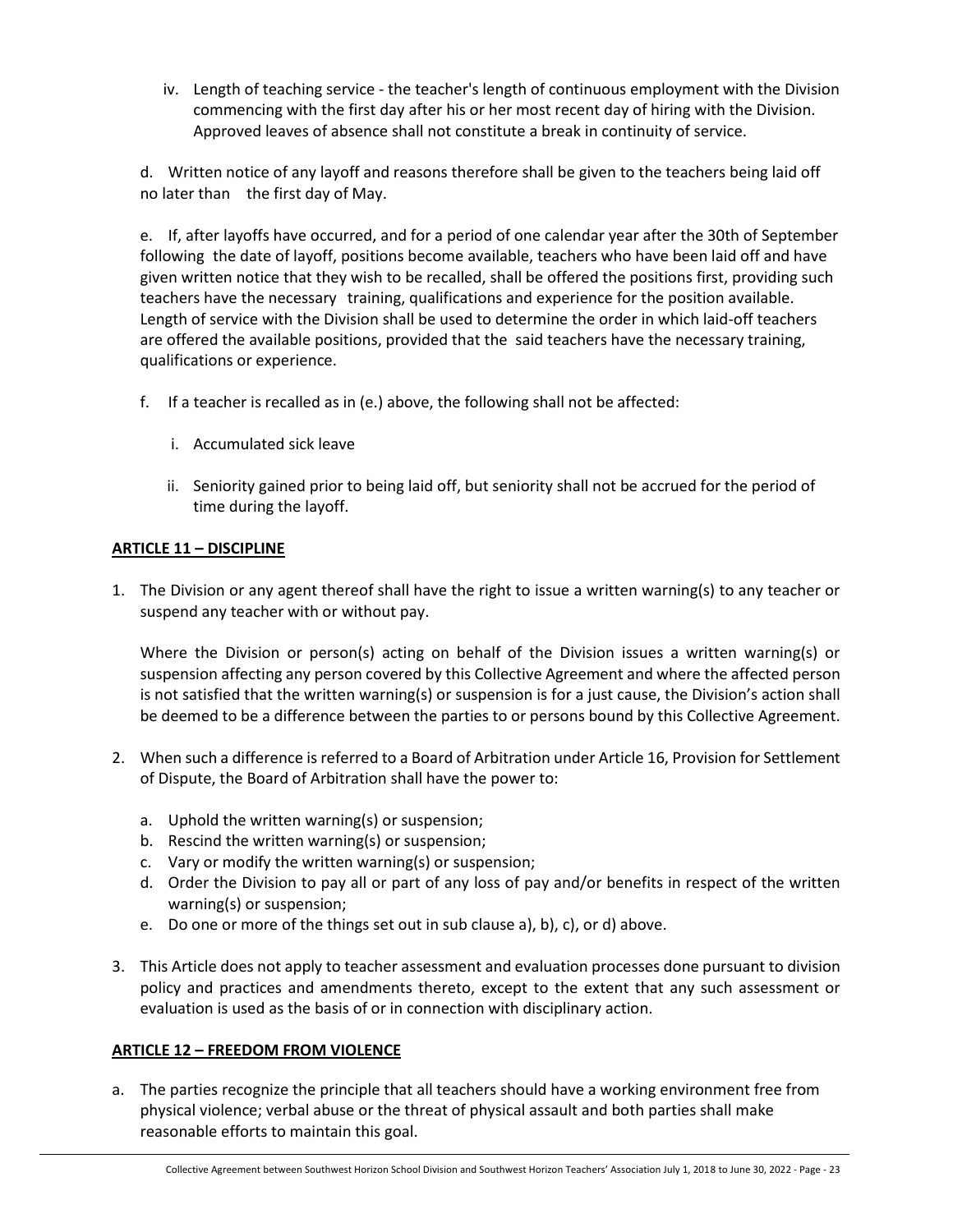- b. This section is subject to The Public Schools Act and regulations thereto and is not intended to abrogate any management rights with respect to the student disciplinary process.
- c. Teachers shall not have the right to grieve individual student disciplinary decisions made by the school administration.

#### <span id="page-23-0"></span>**ARTICLE 13 – LIMITED TERM TEACHER - GENERAL CONTRACT**

- a. Any teacher employed by the Division on a Limited Term Teacher General contract for two successive full school years shall, on employment for the third consecutive school year, be signed to a teacher general contract and shall be entitled retroactively to seniority and sick leave.
- b. Notwithstanding the foregoing, should the Division expect the teacher to be employed for a period of less than three (3) months, the Division may employ such teacher on a Limited Term Teacher – General contract.

# <span id="page-23-1"></span>**ARTICLE 14 – DUE PROCESS FOR PRINCIPALS AND VICE-PRINCIPALS**

Effective the date of signing, amend to read as follows:

- 14.01 No teacher in an administrative or supervisory position for at least two (2) years and 1 day shall suffer a reduction in salary or be transferred from such a position to another or to a nonadministrative or non-supervisory position until:
	- 1. He/she has first received notice, in writing, of the specific reason(s) why such a reduction in salary or change in position is being contemplated; whereupon,
	- 2. He/she shall have the opportunity of a fair hearing to make representation in person or through his/her representative to the Board, "in camera", to respond to the reason(s), should he/she so desire; and
	- 3. Where the teacher is not satisfied that the action taken by the Board is fair and reasonable, the Board's action shall be deemed to be a difference between the parties or persons bound by this Collective Agreement under Article 15 Provision for Settlement of Differences.
- 14.02 If a principal is transferred which results in a lower allowance under Article 5.05, his/her allowance shall not be reduced for a period of one (1) year following said transfer. At the end of the one (1) year period the salary will be adjusted in accordance with the salary schedule outlined in Article 5.05.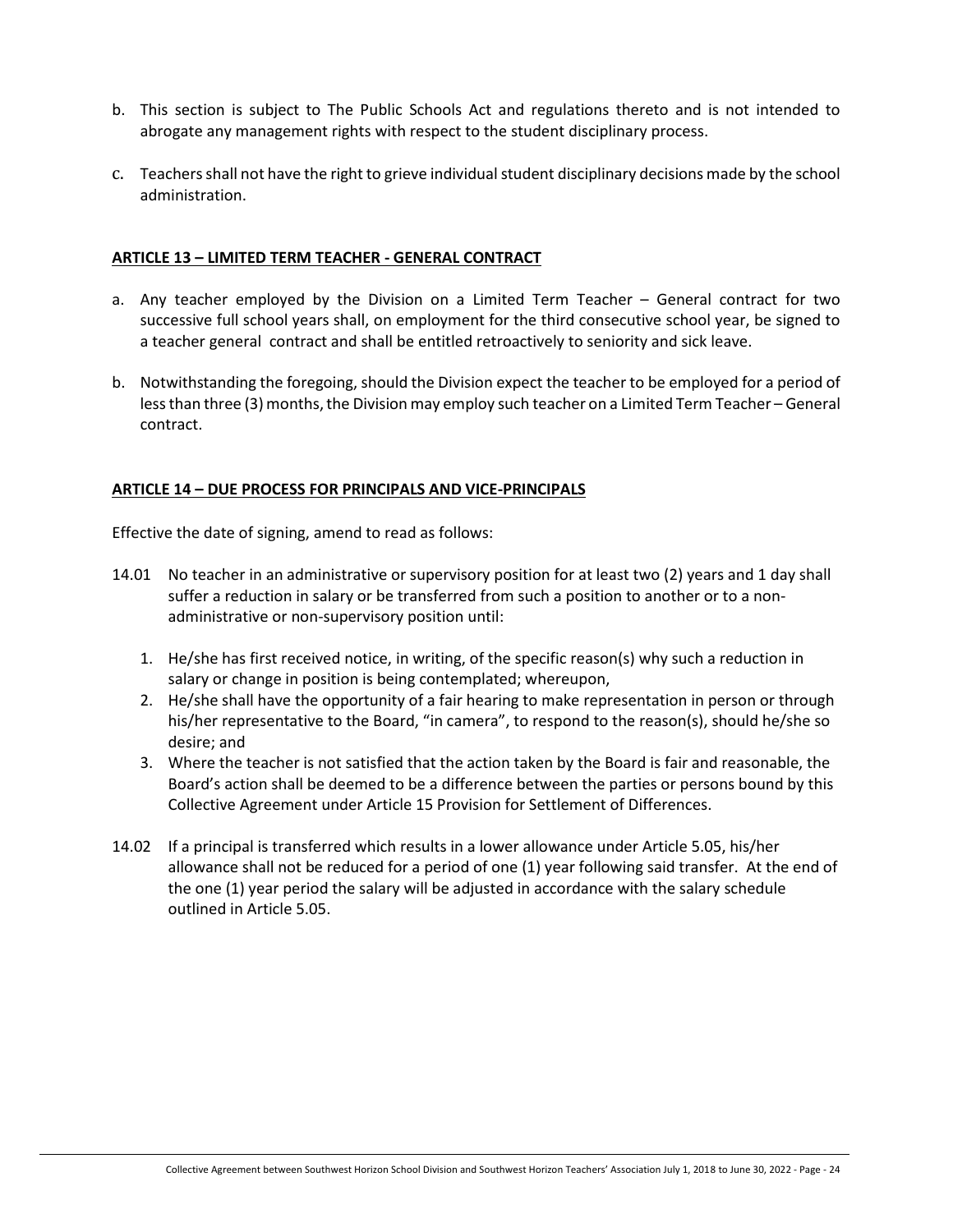# <span id="page-24-0"></span>**ARTICLE 15 – SETTLEMENT OF DIFFERENCES**

Any difference between the parties to, or persons bound by the agreement or on whose behalf it was entered into concerning its contents, meaning, application or violation, which is not settled to the satisfaction of the parties within twenty (20) teaching days from the date when the Association takes the matter up with the Division or the Division notifies the Association in writing of its desire to have the difference negotiated, shall, upon the written request of either party be submitted to an arbitration board, consisting of three members.

Each of the parties to the dispute shall, within seven (7) calendar days of the date of the written request for arbitration appoint an arbitrator and shall notify the other party of the appointment.

These two arbitrators within a further period of seven (7) calendar days after their appointment, shall meet and select a chairman mutually satisfactory to both. Should the two arbitrators fail to agree upon a chairman within the required seven (7) calendar days either party may request the Manitoba Labour Board to make the appointment of a chairman.

Except as herein provided the Labor Relations Act shall apply.

#### <span id="page-24-1"></span>**ARTICLE 16 – PREPARATION TIME**

Effective September, 2012, over the course of the school year, the Division will provide the equivalent of, two hundred and ten (210) minutes of preparation time for each full-time teacher per six (6) day cycle. Preparation time shall be scheduled in blocks of not less than (30) minutes, shall be exclusive of recess.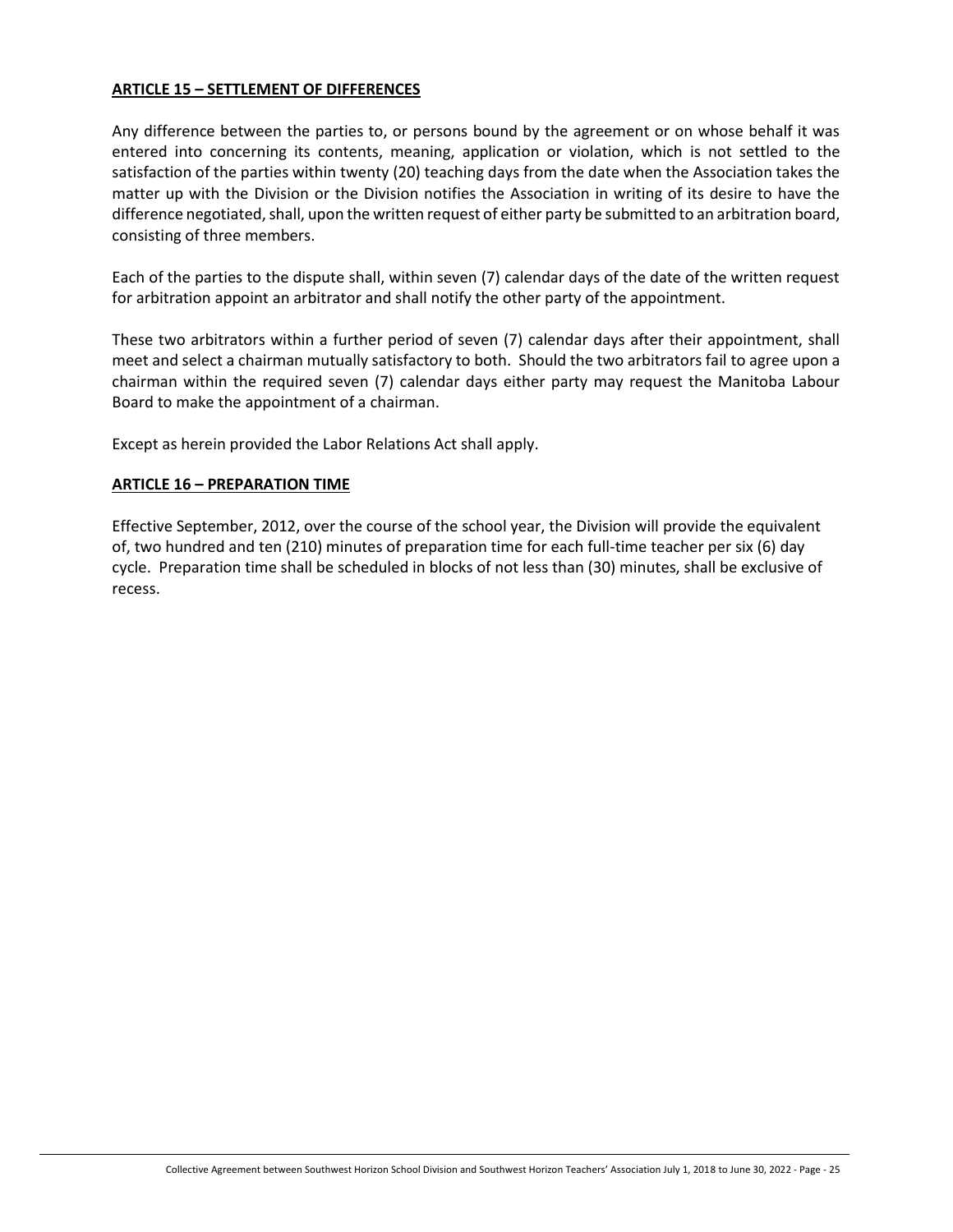|              |        |     | Signed and agreed on behalf of the Southwest Horizon Teachers' Association of the Manitoba Teachers' |
|--------------|--------|-----|------------------------------------------------------------------------------------------------------|
| Society this | day of | Mav | A.D., 2021.                                                                                          |

Originally signed by Cory Feschuk \_\_\_\_\_\_\_\_\_\_\_\_\_\_\_\_\_\_\_\_\_\_\_\_\_\_\_\_\_

PRESIDENT

Originally signed by Cory Skelton

\_\_\_\_\_\_\_\_\_\_\_\_\_\_\_\_\_\_\_\_\_\_\_\_\_\_\_\_\_

NEGOTIATION CHAIRPERSON

Signed and agreed on behalf of the Southwest Horizon School Division this \_\_\_\_\_\_\_\_\_6\_\_\_\_\_\_\_\_\_ day of \_\_\_\_\_\_\_\_May\_\_\_\_\_\_\_\_\_\_\_\_\_\_\_\_\_\_\_A.D., 2021.

> Originally signed by Cheryl Rushing \_\_\_\_\_\_\_\_\_\_\_\_\_\_\_\_\_\_\_\_\_\_\_\_\_\_\_

> > CHAIRPERSON

Originally signed by Kevin Zabowski \_\_\_\_\_\_\_\_\_\_\_\_\_\_\_\_\_\_\_\_\_\_\_\_\_\_\_

SECRETARY-TREASURER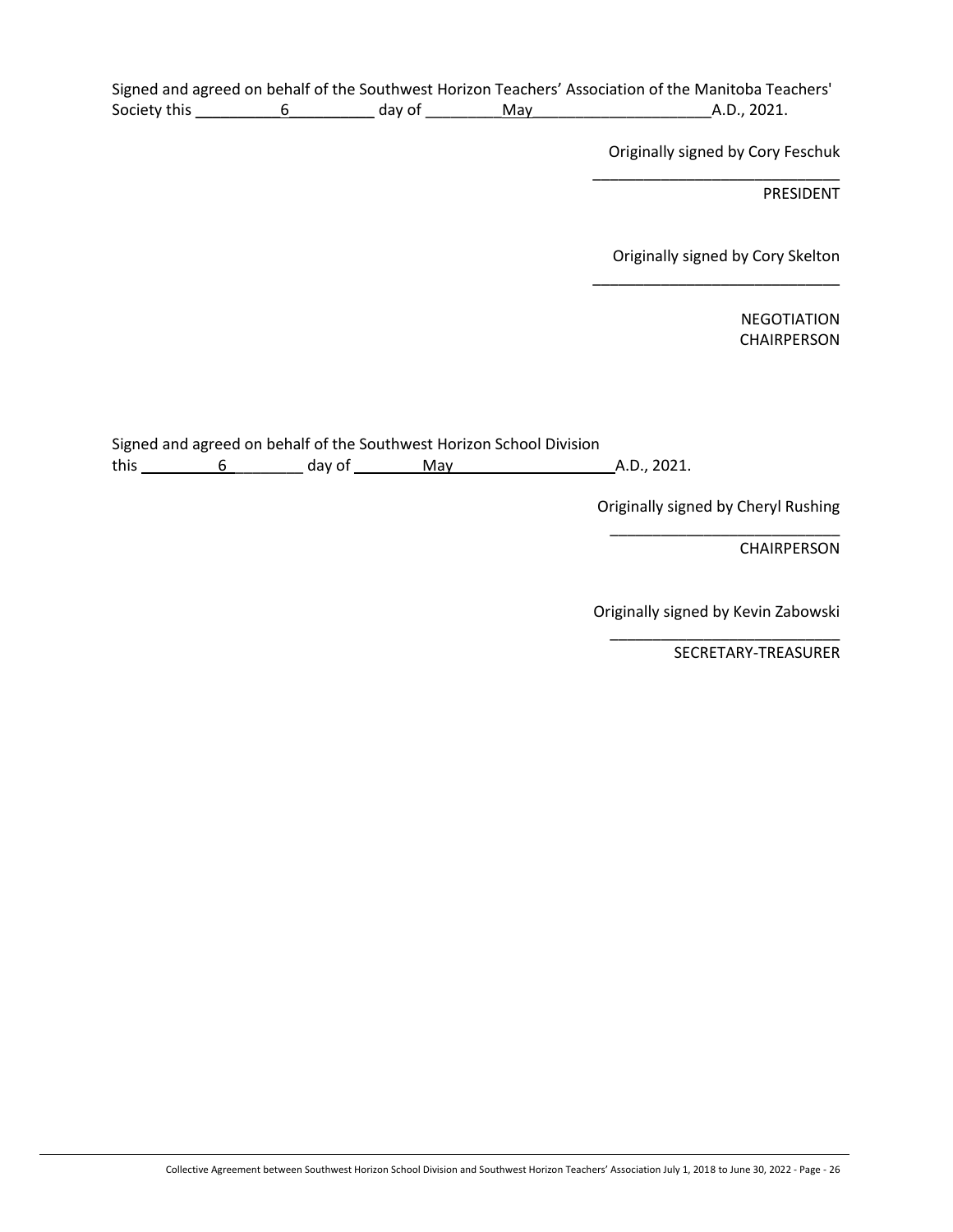#### <span id="page-26-0"></span>**AUXILIARY AGREEMENT**

**THIS AUXILIARY AGREEMENT** made as of the \_\_\_6\_\_\_ day of \_\_\_\_\_\_May\_\_\_\_\_\_\_\_, 2021

BETWEEN:

# **SOUTHWEST HORIZON SCHOOL DIVISION**

(hereinafter referred to as the "Division")

- and -

# **SOUTHWEST HORIZON TEACHERS' ASSOCIATION OF THE MANITOBA TEACHERS' SOCIETY**,

(hereinafter referred to as the "Association")

**WHEREAS** pursuant to a certain collective agreement dated \_\_\_May 6, 2021\_\_\_\_\_\_\_\_\_\_\_\_\_\_\_\_\_\_, the Division has agreed to participate in a number of insurance programs, including:

- The Manitoba Public School Employees Group Life Insurance Plan; and
- The Manitoba Public School Employees Dental & Extended Health Benefits Plan.

The Division has agreed to participate in these plans subject to the terms of administration and cost sharing, as determined by the conditions of entry stipulated by each individual plan.

**WHEREAS** the Division recognizes that not all teachers will be eligible for coverage under these plans by virtue of their administration and underwriting rules, the Division and the Association have agreed that certain Teachers will be paid according to the annual rate of pay for the 2018/19, 2019/20, and 2020/21 school years which follow:

| <b>STEP</b> |    | <b>EFFECTIVE JULY 1, 2018 (1.6%)</b> |    |         |     |         |                               |        |    |        |              |     |         |  |                    |
|-------------|----|--------------------------------------|----|---------|-----|---------|-------------------------------|--------|----|--------|--------------|-----|---------|--|--------------------|
|             |    | Class 1                              |    | Class 2 |     | Class 3 | Class 5<br>Class 6<br>Class 4 |        |    |        |              |     |         |  | Class <sub>7</sub> |
| 0           | \$ | 38,366                               | \$ | 42,521  | \$. | 46,840  | \$                            | 56,247 | \$ | 60,033 | \$<br>63,832 | \$  | 66,820  |  |                    |
| 1           | \$ | 40,346                               | \$ | 45,142  | \$  | 50,052  |                               | 59,268 | \$ | 63,344 | \$<br>67,249 | \$  | 70,411  |  |                    |
| 2           | \$ | 42,332                               | \$ | 47,766  | \$  | 53,406  | \$                            | 62,496 | \$ | 66,649 | \$<br>70,662 | \$. | 73,908  |  |                    |
| 3           | \$ | 44,301                               | \$ | 50,386  | \$  | 56,758  | \$                            | 65,741 | \$ | 69,960 | \$<br>74,072 | \$. | 77,419  |  |                    |
| 4           | \$ | 46,275                               | \$ | 53,015  | \$  | 60,110  | \$                            | 69,038 | \$ | 73,264 | \$<br>77,485 | \$  | 80,946  |  |                    |
| 5           | \$ | 48,261                               | \$ | 55,635  | \$  | 63,470  | \$                            | 72,349 | \$ | 76,567 | \$<br>80,904 | \$  | 84,462  |  |                    |
| 6           | Š. | 50,236                               | Ś  | 58,269  | \$  | 66,819  |                               | 75,642 | \$ | 79,871 | \$<br>84,317 | \$  | 87,995  |  |                    |
| 7           |    |                                      |    |         |     |         | \$                            | 78,945 | \$ | 83,180 | \$<br>87,730 | Ś.  | 91,525  |  |                    |
| 8           |    |                                      |    |         |     |         | Ś                             | 82,213 | \$ | 86,481 | \$<br>91,155 | Ś.  | 95,043  |  |                    |
| 9           |    |                                      |    |         |     |         | Ś.                            | 85,229 | \$ | 89,785 | \$<br>94,562 | Ś.  | 98,576  |  |                    |
| 10          |    |                                      |    |         |     |         | \$                            | 87,737 | \$ | 92,998 | 97,978       | Ś.  | 102,106 |  |                    |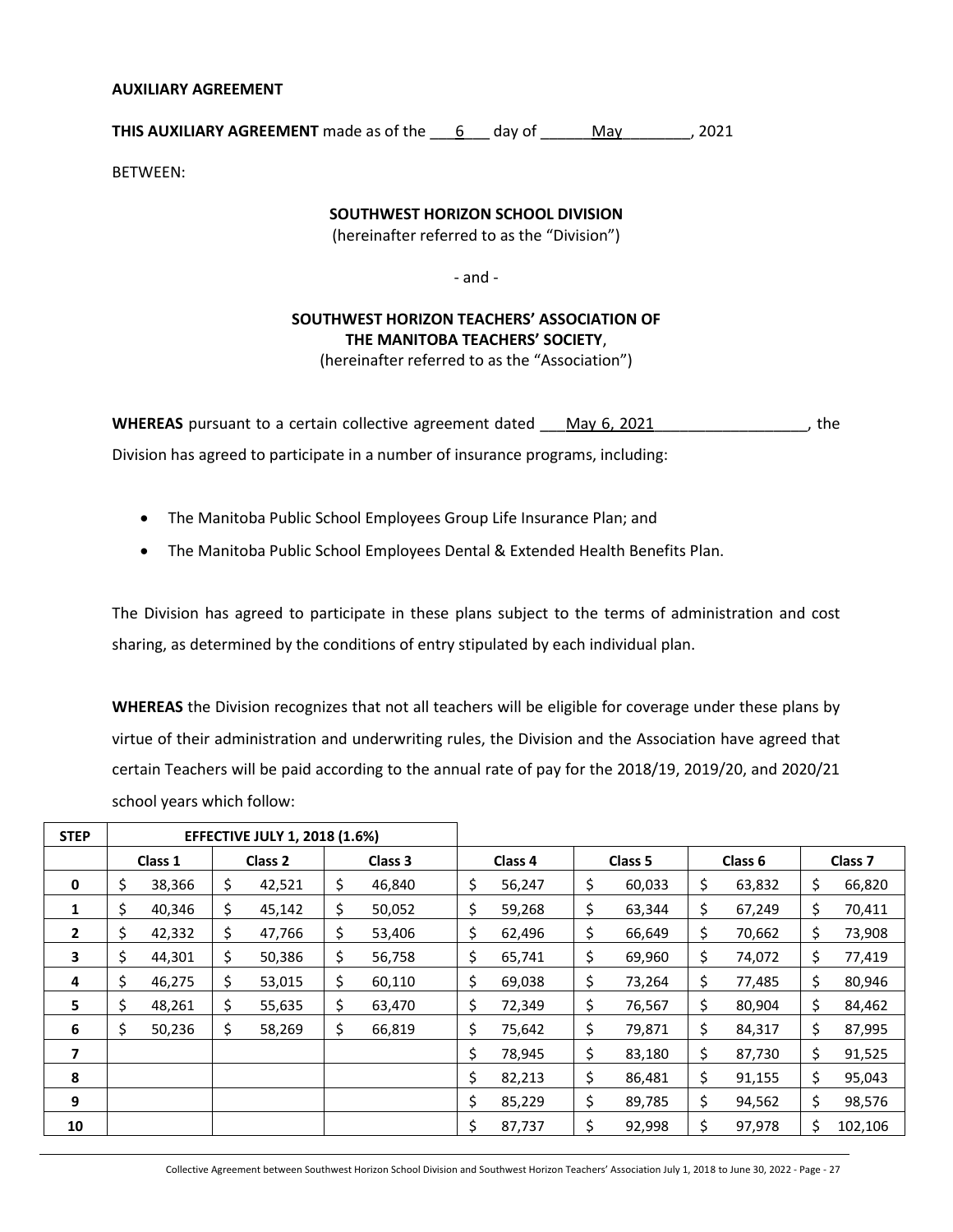| <b>STEP</b>    |    | <b>EFFECTIVE JULY 1, 2019 (1.4%)</b> |                    |        |    |         |    |                    |    |        |    |                    |     |                    |
|----------------|----|--------------------------------------|--------------------|--------|----|---------|----|--------------------|----|--------|----|--------------------|-----|--------------------|
|                |    | Class 1                              | Class <sub>2</sub> |        |    | Class 3 |    | Class 4<br>Class 5 |    |        |    | Class <sub>6</sub> |     | Class <sub>7</sub> |
| 0              | \$ | 38,903                               | \$                 | 43,116 | \$ | 47,495  | \$ | 57,034             | \$ | 60,874 | \$ | 64,726             | \$  | 67,756             |
| 1              | \$ | 40,911                               | \$                 | 45,774 | \$ | 50,753  | \$ | 60,098             | \$ | 64,230 | \$ | 68,191             | \$. | 71,397             |
| $\overline{2}$ | \$ | 42,924                               | \$                 | 48,435 | \$ | 54,154  | \$ | 63,371             | \$ | 67,582 | \$ | 71,651             | \$  | 74,943             |
| 3              | \$ | 44,921                               | \$                 | 51,092 | \$ | 57,552  | \$ | 66,662             | \$ | 70,939 | S  | 75,110             | \$  | 78,503             |
| 4              | S  | 46,923                               | \$                 | 53,757 | Ś. | 60,951  | \$ | 70,005             | \$ | 74,289 | Ş  | 78,570             | Ś   | 82,079             |
| 5              | \$ | 48,937                               | \$                 | 56,414 | \$ | 64,358  | \$ | 73,362             | \$ | 77,639 | \$ | 82,037             | \$. | 85,645             |
| 6              | \$ | 50,939                               | \$                 | 59,084 | \$ | 67,755  | \$ | 76,701             | \$ | 80,989 | \$ | 85,497             | \$  | 89,227             |
|                |    |                                      |                    |        |    |         | Ś. | 80,050             | \$ | 84,344 | Ś  | 88,958             | \$  | 92,807             |
| 8              |    |                                      |                    |        |    |         | \$ | 83,364             | \$ | 87,692 | \$ | 92,431             | \$. | 96,373             |
| 9              |    |                                      |                    |        |    |         | \$ | 86,422             | \$ | 91,042 | \$ | 95,886             | \$. | 99,956             |
| 10             |    |                                      |                    |        |    |         | \$ | 88,965             | \$ | 94,299 |    | 99,350             | \$  | 103,535            |

| <b>STEP</b>    | <b>EFFECTIVE JULY 1, 2020 (0.5%)</b> |        |                    |        |         |        |                    |        |         |        |                    |        |                    |         |
|----------------|--------------------------------------|--------|--------------------|--------|---------|--------|--------------------|--------|---------|--------|--------------------|--------|--------------------|---------|
|                | Class 1                              |        | Class <sub>2</sub> |        | Class 3 |        | Class <sub>4</sub> |        | Class 5 |        | Class <sub>6</sub> |        | Class <sub>7</sub> |         |
| 0              | \$                                   | 39,098 | \$                 | 43,331 | \$      | 47,733 | \$                 | 57,319 | \$      | 61,178 | \$                 | 65,050 | \$                 | 68,095  |
| 1              | \$                                   | 41,116 | \$                 | 46,003 | \$      | 51,007 | \$                 | 60,399 | \$      | 64,551 | \$                 | 68,531 | \$                 | 71,754  |
| $\overline{2}$ | Ś                                    | 43,139 | \$                 | 48,677 | \$      | 54,424 | \$                 | 63,688 | \$      | 67,920 | \$                 | 72,009 | \$                 | 75,317  |
| 3              | \$                                   | 45,145 | \$                 | 51,347 | \$      | 57,840 | \$                 | 66,995 | \$      | 71,294 | \$                 | 75,485 | \$                 | 78,896  |
| 4              | \$                                   | 47,157 | \$                 | 54,026 | \$      | 61,256 | \$                 | 70,355 | \$      | 74,661 | \$                 | 78,963 | Ś.                 | 82,489  |
| 5.             | \$                                   | 49,181 | \$                 | 56,696 | \$      | 64,680 | \$                 | 73,729 | \$      | 78,027 | \$                 | 82,447 | \$                 | 86,073  |
| 6              | Ś.                                   | 51,194 | \$                 | 59,380 | \$      | 68,094 | \$                 | 77,085 | \$      | 81,394 | \$                 | 85,925 | \$                 | 89,673  |
| 7              |                                      |        |                    |        |         |        | \$                 | 80,451 | \$      | 84,766 | \$                 | 89,403 | \$                 | 93,271  |
| 8              |                                      |        |                    |        |         |        | \$                 | 83,780 | \$      | 88,130 | Ś                  | 92,893 | Ś.                 | 96,855  |
| 9              |                                      |        |                    |        |         |        | \$                 | 86,855 | \$      | 91,497 | \$                 | 96,365 | Ś                  | 100,456 |
| 10             |                                      |        |                    |        |         |        | Ś                  | 89,410 |         | 94,771 |                    | 99,846 |                    | 104,053 |

The parties have acknowledged that, without limiting the foregoing, the following classes of Teachers shall be paid according to this pay scale:

- 1. Substitute teachers;
- 2. Part-time teachers working less than 30% of full time;
- 3. Teachers receiving a Maternity or Parental Leave top-up;
- 4. Term teachers who are contracted to work less than 60 days.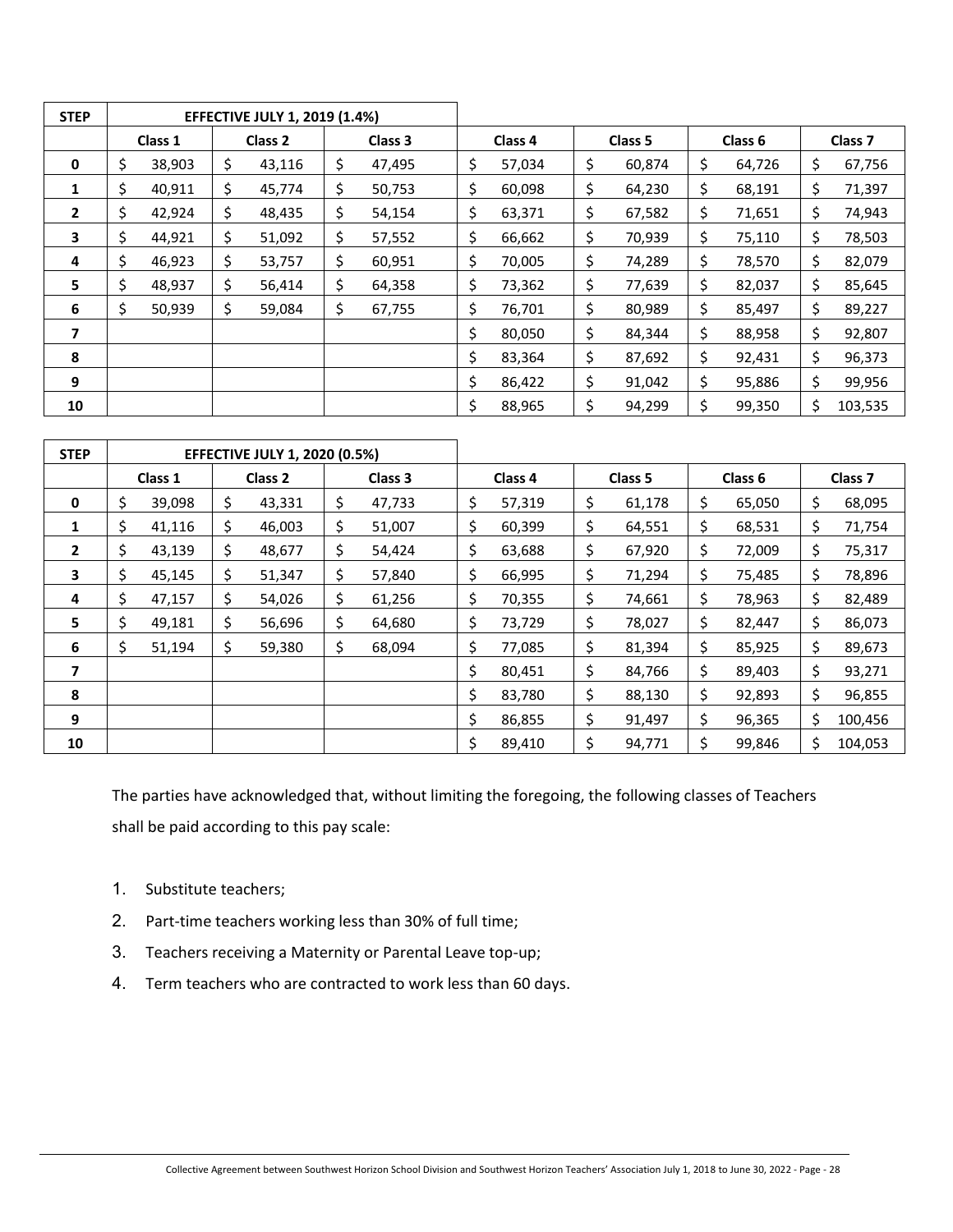This Auxiliary Agreement is attached to and forms part of the Collective Agreement between the Parties dated  $\frac{May 6}{May 6}$ , 2021.

# **CONCURRING SIGNATORIES**

Dated at  $_$  Souris  $_$  Manitoba this  $_6$  day of  $_$ May $_$   $_$  2021.

Signed and agreed on behalf of the Division:

Originally signed by Cheryl Rushing \_\_\_\_\_\_\_\_\_\_\_\_\_\_\_\_\_\_\_\_\_\_\_\_\_\_\_\_\_\_\_\_\_\_\_\_\_\_\_\_\_

Chairperson

Originally signed by Kevin Zabowski \_\_\_\_\_\_\_\_\_\_\_\_\_\_\_\_\_\_\_\_\_\_\_\_\_\_\_\_\_\_\_\_\_\_\_\_\_\_\_\_\_

Secretary - Treasurer

Signed and agreed on behalf of the Association:

Originally signed by Cory Feschuk

\_\_\_\_\_\_\_\_\_\_\_\_\_\_\_\_\_\_\_\_\_\_\_\_\_\_\_\_\_\_\_\_\_\_\_\_\_\_\_\_\_

\_\_\_\_\_\_\_\_\_\_\_\_\_\_\_\_\_\_\_\_\_\_\_\_\_\_\_\_\_\_\_\_\_\_\_\_\_\_\_\_\_

President

Originally signed by Cory Skelton

Secretary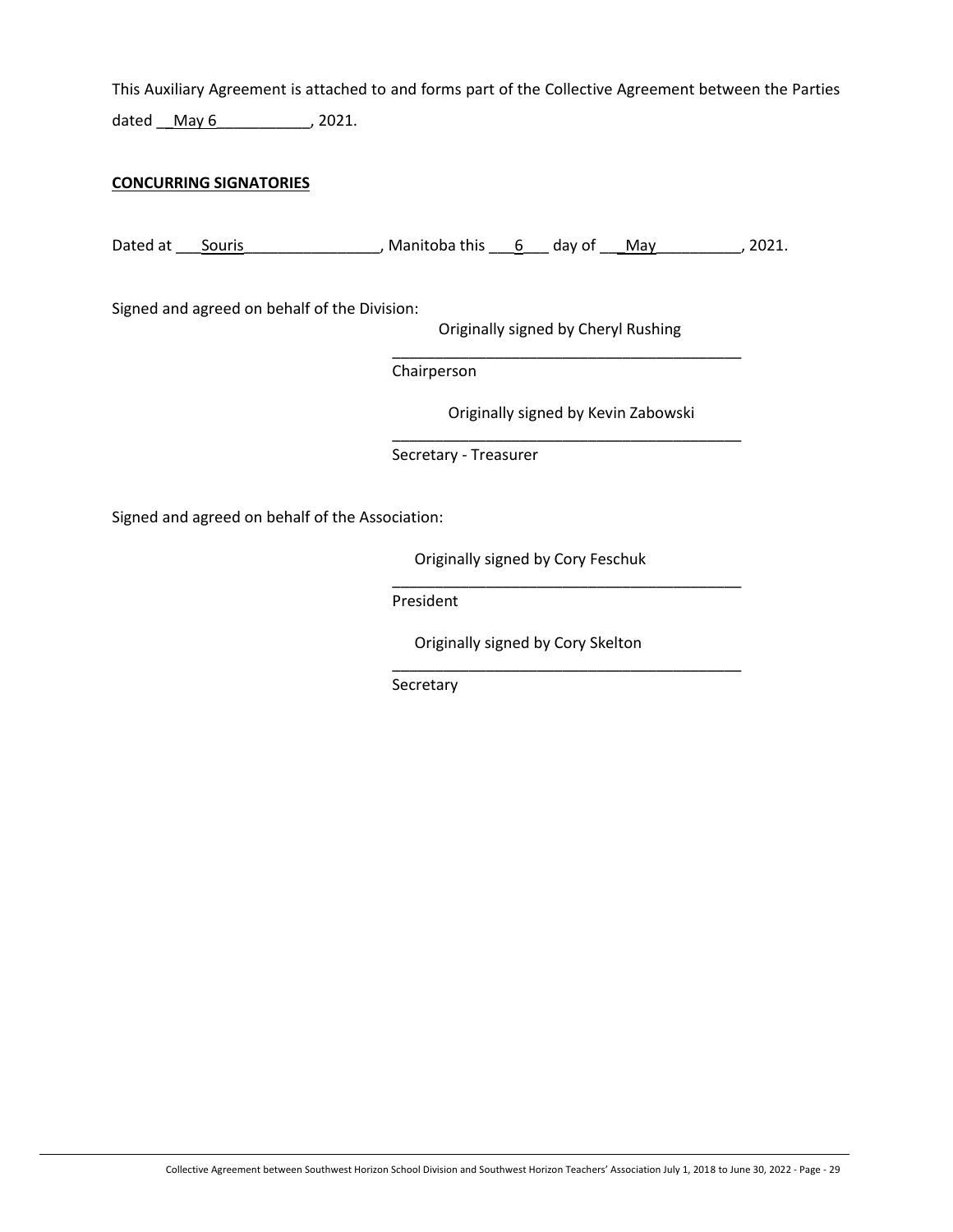#### <span id="page-29-0"></span>**COLLATERAL AGREEMENT**

**THIS COLLATERAL AGREEMENT** made this 6 day of May 2021

**BETWEEN:**

# **THE SOUTHWEST HORIZON SCHOOL DIVISION**

(hereinafter referred to as the *"Division"*)

OF THE FIRST PART,

- and -

# **THE SOUTHWEST HORIZON TEACHERS' ASSOCIATION OF THE MANITOBA TEACHERS' SOCIETY**

(hereinafter referred to as the *"Association"*)

OF THE SECOND PART.

**WHEREAS** pursuant to a certain collective agreement dated May 6, 2021 , made between the Division and the Association, the Division has agreed to participate in the administration of the Manitoba Public School Employees Extended Health Benefits Plan (the *"Plan"*) for all of the eligible employees (the *"Employees"*) as described by the Manitoba Public School Employees Benefits Trust (the *"Trust"*) in the employ of the Division; and

**WHEREAS** the Division and the Association desire to set forth the terms and conditions under which the Division shall so participate in the administration of the Plan; and

**WHEREAS** pursuant to a certain agreement made between the Manitoba School Boards Association, the Manitoba Teachers' Society and the Trust, the Trust is responsible for the formulation, implementation and operation of the Plan.

**NOW THEREFORE THIS AGREEMENT WITNESSETH** that in consideration of the premises and the mutual covenants herein contained, the parties hereto hereby agree as follows:

- 1. The preamble hereto shall form an integral part hereof.
- 2. The terms and conditions of the Plan shall be as formulated by the Trust.
- 3. Subject to the terms of the Agreement, the Division and the Association shall comply with any administrative or underwriting requirements in respect to the Plan stipulated by the Trust and/or by the insurer appointed by the Trust to administer the Plan.
- 4. The Division shall make the following payments:
	- a) Subject to paragraph (b) which follows, for September, 2018, the Division shall pay monthly \$123.50 on behalf of each Employee in respect of the Dental plan, and \$124.00 on behalf of each Employee in respect of the Extended Health plan, said \$123.50 and \$124.00 being the monthly rates for family coverage under each plan, in each respective year. Such payments shall be made to the Trust or to such party as the Trustees shall designate in writing.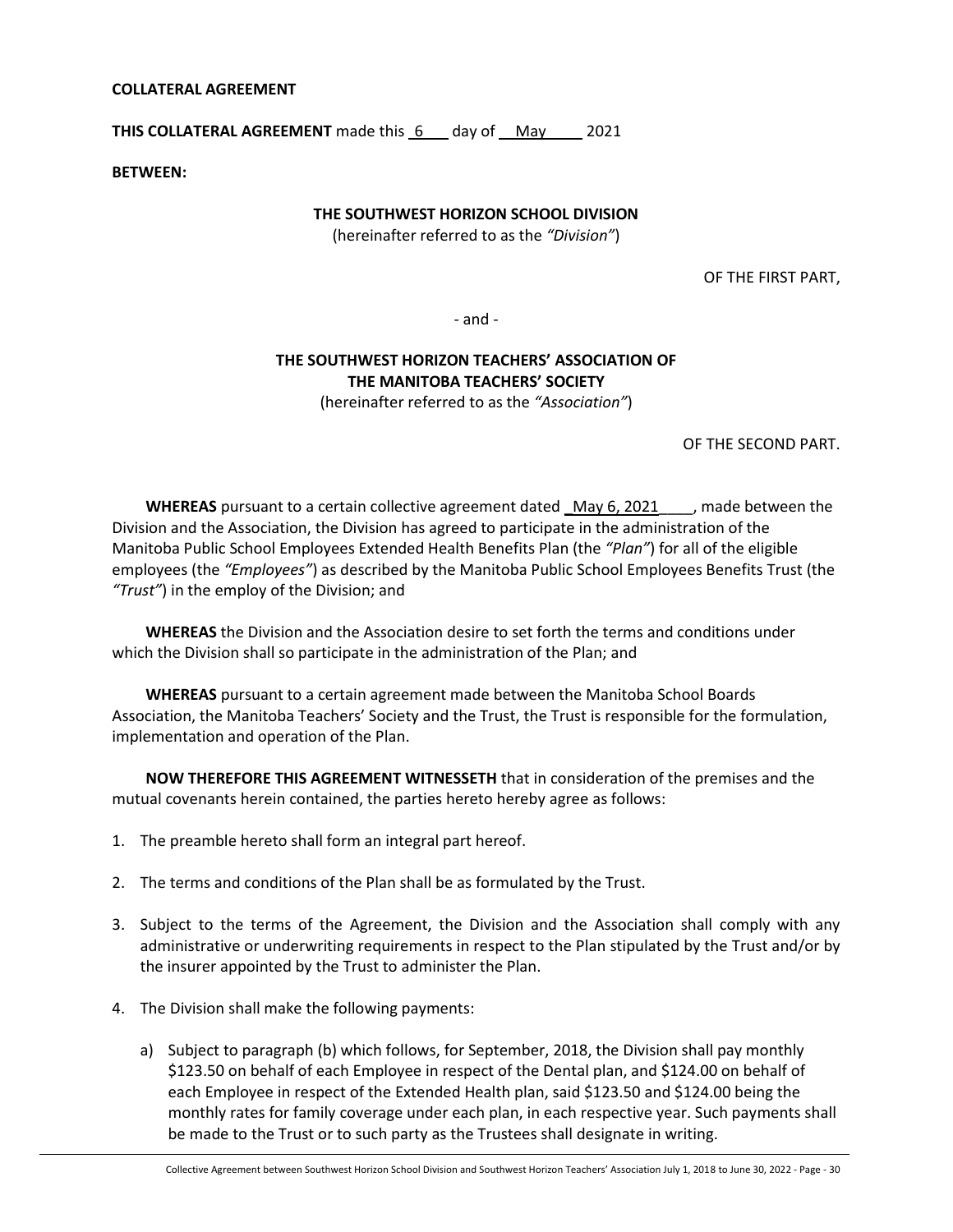Subject to paragraph (b) which follows, for September, 2019, the Division shall pay monthly \$119.00 on behalf of each Employee in respect of the Dental plan, and \$126.00 on behalf of each Employee in respect of the Extended Health plan, said \$119.00 and \$126.00 being the monthly rates for family coverage under each plan, in each respective year. Such payments shall be made to the Trust or to such party as the Trustees shall designate in writing.

Subject to paragraph (b) which follows, for September, 2020, the Division shall pay monthly \$103.00 on behalf of each Employee in respect of the Dental plan, and \$131.00 on behalf of each Employee in respect of the Extended Health plan, said \$103.00 and \$131.00 being the monthly rates for family coverage under each plan, in each respective year. Such payments shall be made to the Trust or to such party as the Trustees shall designate in writing.

- b) Where an Employee is entitled to and has so elected for reduced coverage, as permitted under the terms of the Plan, that is, coverage for Employee and one dependent (spouse or child) only, or for Employee only, or for no coverage in the event of the Employee having alternate employersponsored group dental or health coverage, as the case may be, the Division shall pay to the employee the difference in the monthly rate under each plan between family coverage and the coverage elected by the Employee.
- c) For each year thereafter, the Division shall pay monthly on behalf of each Employee an amount not to exceed the amount payable by the Division for each Employee in the preceding year (taking into account payments referred to in both sub-paragraphs (a) and (b) of this paragraph 4) increased or decreased by a percentage equivalent to the percentage negotiated or awarded on average for the salary schedule of the Employees in the current year.
- 5. It is understood and agreed by the Association that any eligible Employees employed on or after the effective date of the implementation of the Plan shall be required to participate in the Plan unless entitled to elect out of the Plan as may be permitted under the terms thereof.
- 6. This Agreement may be terminated by either of the parties hereto effective the first day of September of a particular calendar year provided that not less than 12 months written notice of such termination is given by the party terminating this Agreement to the other party hereto.
- 7. Any notice required or permitted to be given hereunder shall be deemed to be effectively given if mailed by registered mail, postage prepaid or delivered by bonded carrier to the parties at the following addresses:

To the Division:

**SOUTHWEST HORIZON SCHOOL DIVISION Box 820 Souris MB R0K 2C0**

To the Association:

**SOUTH WEST HORIZON TEACHERS' ASSOCIATION Box 68 Glenboro MB R0K 0X0**